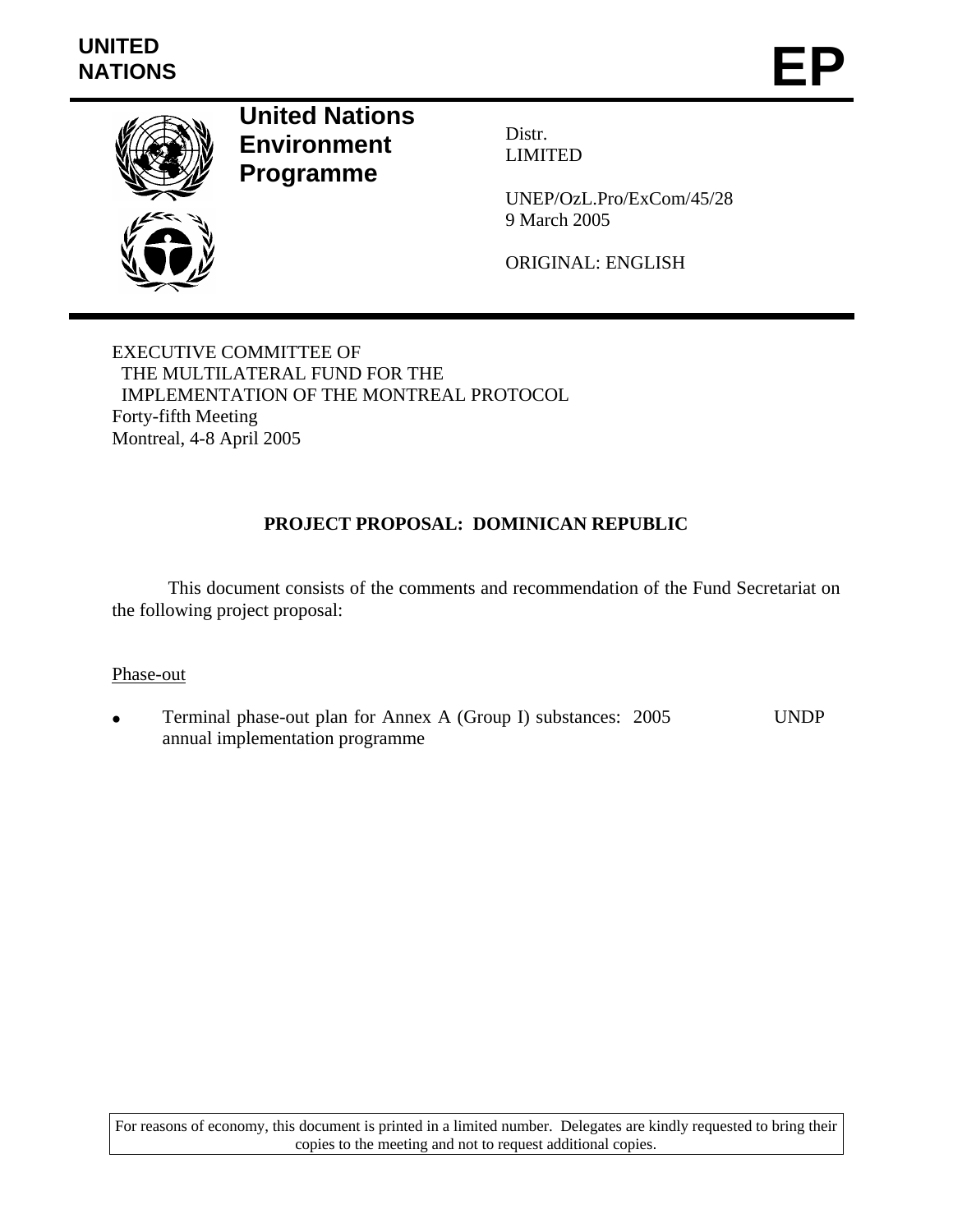## **PROJECT EVALUATION SHEET (MULTI-YEAR PROJECTS) DOMINICAN REPUBLIC**

#### **PROJECT TITLE BILATERAL/IMPLEMENTING AGENCY**

**SUB-PROJECT TITLES** Terminal phase-out plan for Annex A (Group I) substances: 2005 annual implementation programme UNDP

| (a) | Licensing programme                | UNDP        |
|-----|------------------------------------|-------------|
| (b) | Mobile air conditioning programme  | UNDP        |
| (c) | Domestic refrigeration programme   | UNDP        |
| (d) | Commercial refrigeration programme | UNDP        |
| (e) | Monitoring programme               | <b>INDP</b> |

#### **NATIONAL CO-ORDINATING AGENCY:** Comision Gubernamental del Ozono – Secretaria del Ambiente

#### **LATEST REPORTED CONSUMPTION DATA FOR ODS ADDRESSED IN PROJECT A: ARTICLE 7 DATA (ODP tonnes, 2003, as of October 2004)**

| CFC-1<br>.                     | $ -$<br>$\cdots$ | and HCFC-22 $\textdegree$<br>R502<br>:FC-115<br>" | لەر بىر |
|--------------------------------|------------------|---------------------------------------------------|---------|
| $CFC-1$<br>$\sqrt{10}$<br>- 12 | 258.21           |                                                   |         |

#### **B: COUNTRY PROGRAMME SECTORAL DATA (ODP tonnes, 2004**, **3 March 2005)**

| ODS      | Refrigeration servicing | ODS       | Refrigeration servicing |
|----------|-------------------------|-----------|-------------------------|
| $CFC-11$ |                         | $TFC-114$ | 4.18                    |
| $CFC-12$ | 301.14                  | CFC-115   | 312.03                  |

#### **CFC consumption remaining eligible for funding (ODP tonnes)** 381

#### **CURRENT YEAR DRAFT BUSINESS PLAN:** Total funding US \$ 1,711,610: total phase-out 311.20 ODP tonnes

| PROJECT DATA                                  |                                             | 2004           | 2005     | 2006         | 2007     | 2008     | 2009           | 2010           | Total          |
|-----------------------------------------------|---------------------------------------------|----------------|----------|--------------|----------|----------|----------------|----------------|----------------|
|                                               | <b>Montreal Protocol limits</b>             | 539.80         | 269.90   | 269.90       | 81.00    | 81.00    | 81.00          | 0.00           | n.a.           |
| <b>CFC</b>                                    | Annual consumption limit                    | 311.20         | 269.90   | 252.00       | 81.00    | 81.00    | 53.00          | 0.00           | n.a            |
| (ODP)                                         | phase-out<br>Annual<br>from<br>ongoing      |                |          |              |          |          |                |                |                |
| tonnes)                                       | projects                                    | 0.00           | 0.00     | 0.00         | 0.00     | 0.00     | 0.00           | 0.00           | 0.00           |
|                                               | Annual phase-out newly addressed            | 41.30          | 17.90    | 171.00       | 0.00     | 28.00    | 53.00          | 0.00           | 311.20         |
|                                               | Annual unfunded phase-out                   | $\Omega$       | $\Omega$ | $\mathbf{0}$ | $\Omega$ | $\theta$ | $\overline{0}$ | $\Omega$       | $\overline{0}$ |
| <b>TOTAL</b>                                  |                                             |                |          |              |          |          |                |                |                |
| <b>PHASED OUT</b>                             |                                             | 41.30          | 17.90    | 171.00       | 0.00     | 28.00    | 53.00          | 0.00           | 311.20         |
| Total ODS consumption to be phased in (HCFCs) |                                             | 0              | $\Omega$ | $\mathbf{0}$ | $\Omega$ | $\Omega$ | $\Omega$       | $\Omega$       | $\theta$       |
| Project cost as originally submitted (US \$)  |                                             |                |          |              |          |          |                |                | 1,711,610      |
|                                               | <b>Final Project costs (US \$):</b>         |                |          |              |          |          |                |                |                |
| Funding for lead agency UNDP                  |                                             | 0              | 500,000  | 400,000      | 400,000  | 211,610  | 200,000        | $\Omega$       | 1,711,610      |
|                                               | <b>Total project funding</b>                | 0              | 500,000  | 400,000      | 400,000  | 211,610  | 200,000        | $\Omega$       | 1,711,610      |
|                                               | <b>Final Support costs (US \$)</b>          |                |          |              |          |          |                |                |                |
|                                               | Support cost for lead agency UNDP           | $\overline{0}$ | 37,500   | 30,000       | 30,000   | 15,870   | 15,000         | $\overline{0}$ | 128,370        |
| <b>Total support costs</b>                    |                                             | $\overline{0}$ | 37,500   | 30,000       | 30,000   | 15,870   | 15,000         | $\overline{0}$ | 128,370        |
| TOTAL COST TO MULTILATERAL FUND               |                                             |                |          |              |          |          |                |                |                |
| (US \$)                                       | 0                                           | 537,500        | 430,000  | 430,000      | 227,470  | 215,000  | $\overline{0}$ | 1,839,970      |                |
|                                               | Final project cost-effectiveness (US \$/kg) |                |          |              |          |          |                |                | 5.5            |

#### **FUNDING REQUEST: Approval in principle of total ODS phase-out, total project funding and total support costs, and approval of funding for first tranche (2005) as indicated above.**

| <b>SECRETARIAT'S RECOMMENDATION</b> |  |  |
|-------------------------------------|--|--|
|-------------------------------------|--|--|

**Blanket approval at the costs indicated above**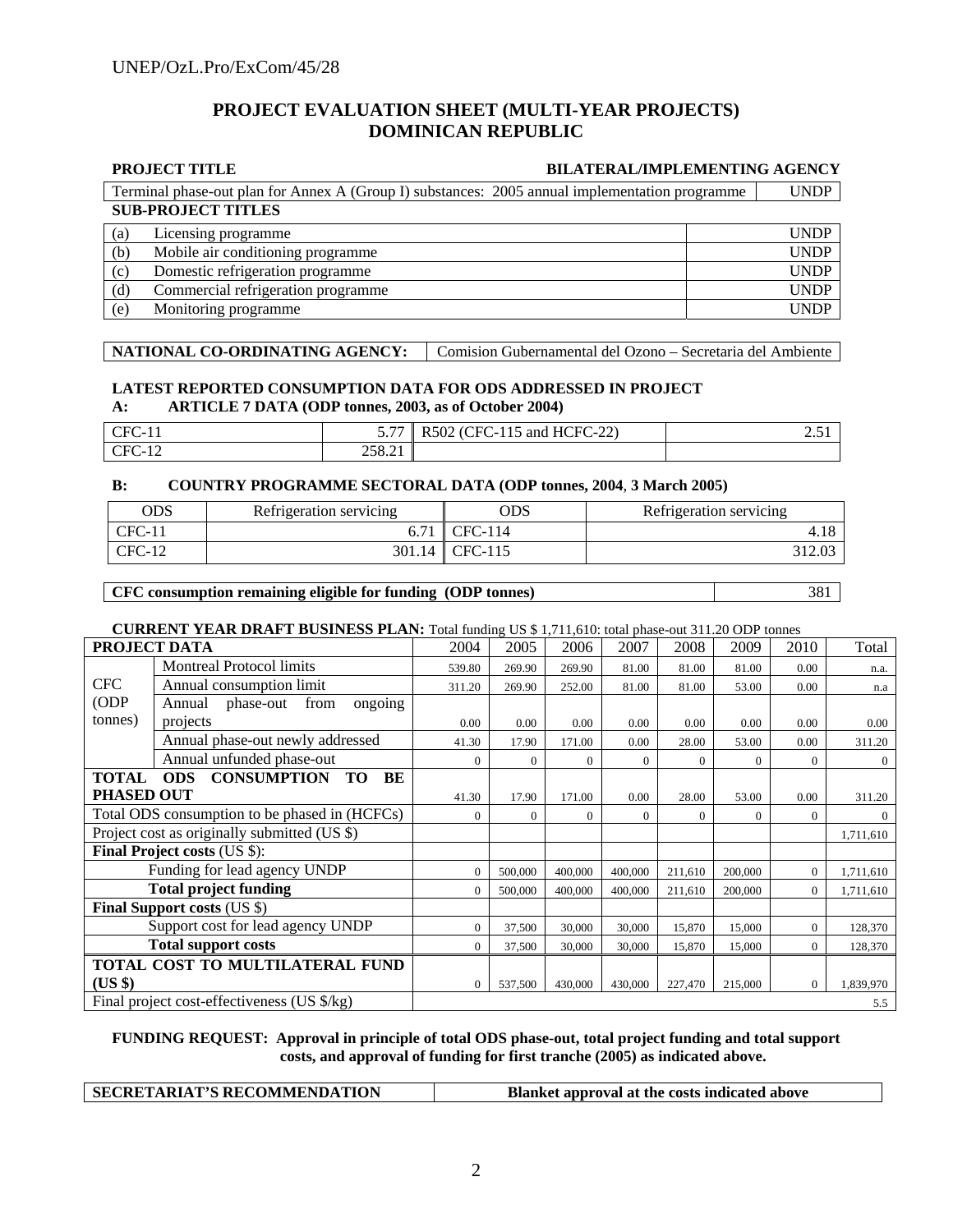## **PROJECT DESCRIPTION**

1. The Government of the Dominican Republic, through UNDP, has submitted for consideration by the Executive Committee at its 45th Meeting a Terminal Phase-out Plan (TPP). Implementation of the plan will lead to the phase-out of the remaining consumption of Annex A, Group I (CFCs) substances (311.2 ODP tonnes), which represents the expected CFC consumption in 2004 as per the CFC import quota established by the National Ozone Unit. The requested cost of the plan is US \$1,711,600 (excluding agency support costs).

### ODS consumption

2. The CFC consumption targets for compliance with the Montreal Protocol requirements for 2005-2010 in the Dominican Republic are as follows:

| <b>Consumption limits (in ODP tonnes)</b> | CFC   |
|-------------------------------------------|-------|
| Baseline consumption                      | 539.8 |
| 2005                                      | 269.9 |
| 2007                                      | 81.0  |
| Selected unfunded consumption as<br>per   | 381.0 |
| Decision 35/57 (Option 2)                 |       |

3. For the year 2003, the Government of the Dominican Republic reported to the Ozone and Fund secretariats a total CFC consumption of 266.5 ODP tonnes, used exclusively in the refrigeration servicing sector. No CTC, TCA and halon consumption was reported for 2003.

4. The historical background of CFC, TCA and CTC consumption in the Dominican Republic is presented in the following table:

| <b>ODS</b> | <b>Baseline</b><br><b>ODP</b><br>tonnes | 1998<br>ODP<br>tonnes | 1999 ODP<br>tonnes | <b>2000 ODP</b><br>tonnes | <b>2001 ODP</b><br>tonnes | <b>2002 ODP</b><br>tonnes | <b>2003 ODP</b><br>tonnes | <b>2004 ODP</b><br>tonnes |
|------------|-----------------------------------------|-----------------------|--------------------|---------------------------|---------------------------|---------------------------|---------------------------|---------------------------|
| <b>CFC</b> | 539.8                                   | 311.4                 | 752.1              | 398.8                     | 485.8                     | 329.76                    | 268.16                    | 311.2                     |
| <b>CTC</b> | 29.0                                    | 37.4                  | 30.8               | 18.7                      | $0.0\,$                   | 0.0                       | 0.0                       |                           |
| <b>TCA</b> | 3.6                                     | 4.7                   | 3.7                | 2.4                       | 2.4                       | 0.0                       | 0.0                       |                           |

5. 2004 consumption of 311.2 ODP tonnes is based on import data collected by customs in the Dominican Republic, verified by UNDP. The same data will be reported as officially to the Ozone Secretariat at a later stage. The 2004 consumption data has been presented to the Fund Secretariat as part of reporting on the implementation of the country programme in the Dominican Republic.

## ODS phase-out projects approved by the Executive Committee

6. So far, the Executive Committee has approved 35 projects and activities for the Dominican Republic at a total cost of US \$4,195,294, to phase out 350 ODP tonnes of ODS. Out of the 35 projects approved, 23 projects, accounting for a direct reduction of 206 ODP tonnes,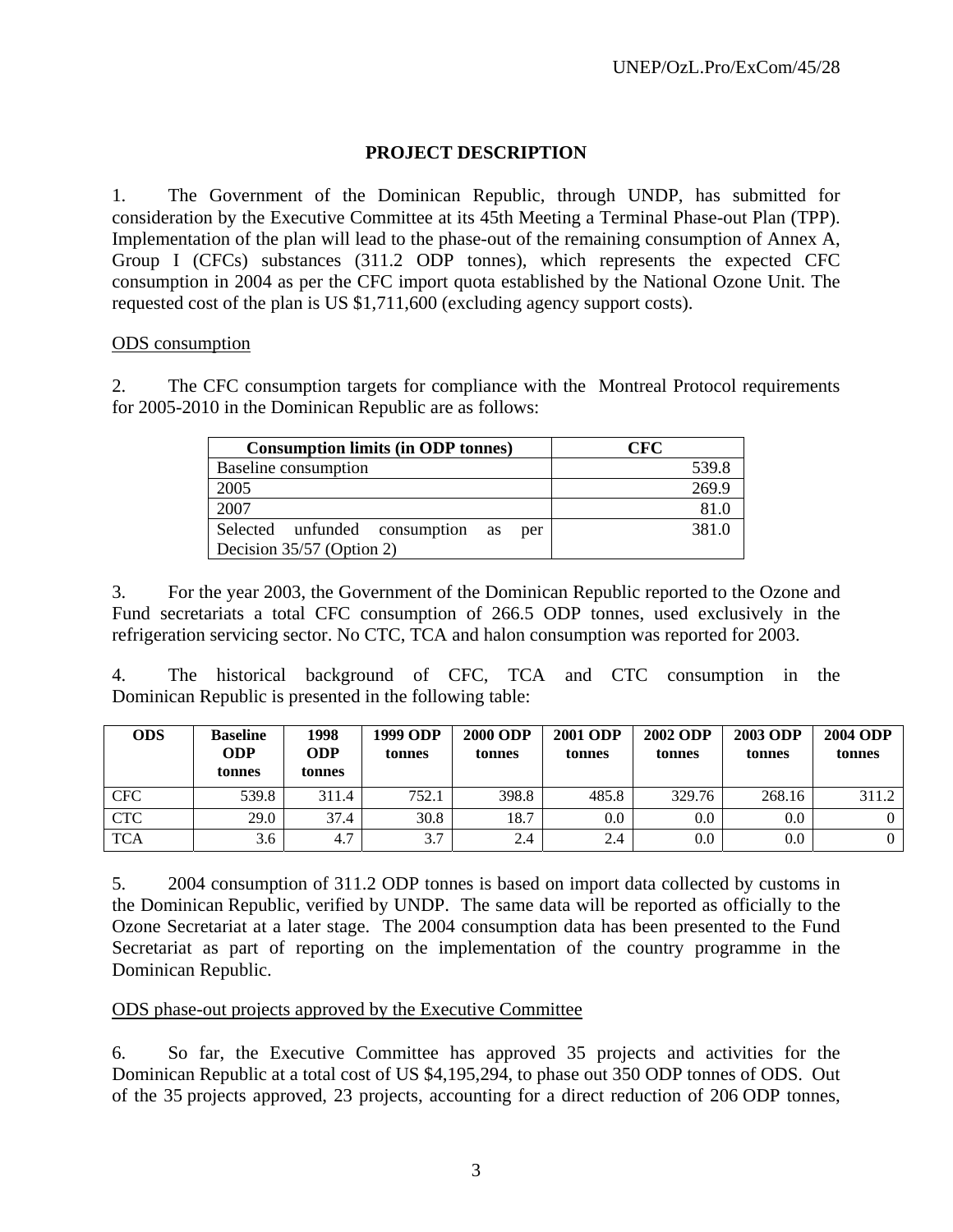## UNEP/OzL.Pro/ExCom/45/28

have already been completed. This reduction in ODS consumption from implemented projects in the aerosol, foam and refrigeration and manufacturing sectors has enabled the country to achieve compliance with the 1999 freeze, and has helped meet the 2005 CFC reduction obligation.

7. In the refrigeration servicing sector, seven demonstration and investment projects including a RMP consisting of refrigerant recovery/recycling, training and monitoring components were approved and implemented successfully, resulting in reduction of CFC consumption in the sector. Projects to monitor the implementation of the RMP and train customs officers are still ongoing.

## ODS regulations

8. The Government of the Dominican Republic has adopted policies regulating the use and final phase-out of CFCs in the country. The regulatory and legislative measures adopted by the Government are included in the following list:

- (a) The ozone office has instituted an effective procedure to review and endorse project proposals for submission to the Multilateral Fund for funding. Each enterprise seeking assistance is required to contact the Ozone Programme and show its commitment to phasing out the use of ODS. It must also provide legally binding documentation and certifications for establishing its eligibility, CFC consumption, and financial viability;
- (b) The import and export of all Annex A and Annex B substances are regulated through the issuance of import permits;
- (c) Establishment of the National Certification on Refrigeration Programme for setup and enforcement of the licensing system;
- (d) Ban on imports of ODS-consuming equipment, such as air conditioners, refrigerators, automobiles, etc;
- (e) Identification and registration of ODS importers;
- (f) Ban is extended to existing units using ODS;
- (g) Establishment of a "Licensing System", with an ODS import/ export registration form and a quota system issued by the Ministry of Natural Resources and Environment. Under the licensing system, importers must apply for a license using the official registration forms. The importer can be granted a license if the ensuing background investigation is clear and the importer agrees to abide by the regulations that reduce the import quantities allowed. Coinciding with the registration programme, the government has already begun a scaling down of allowable imports into the Dominican Republic, with new reductions taking effect each year;
- (h) Mandatory registration with designated authorities;
- (i) Mandatory registration for importers with designated authorities;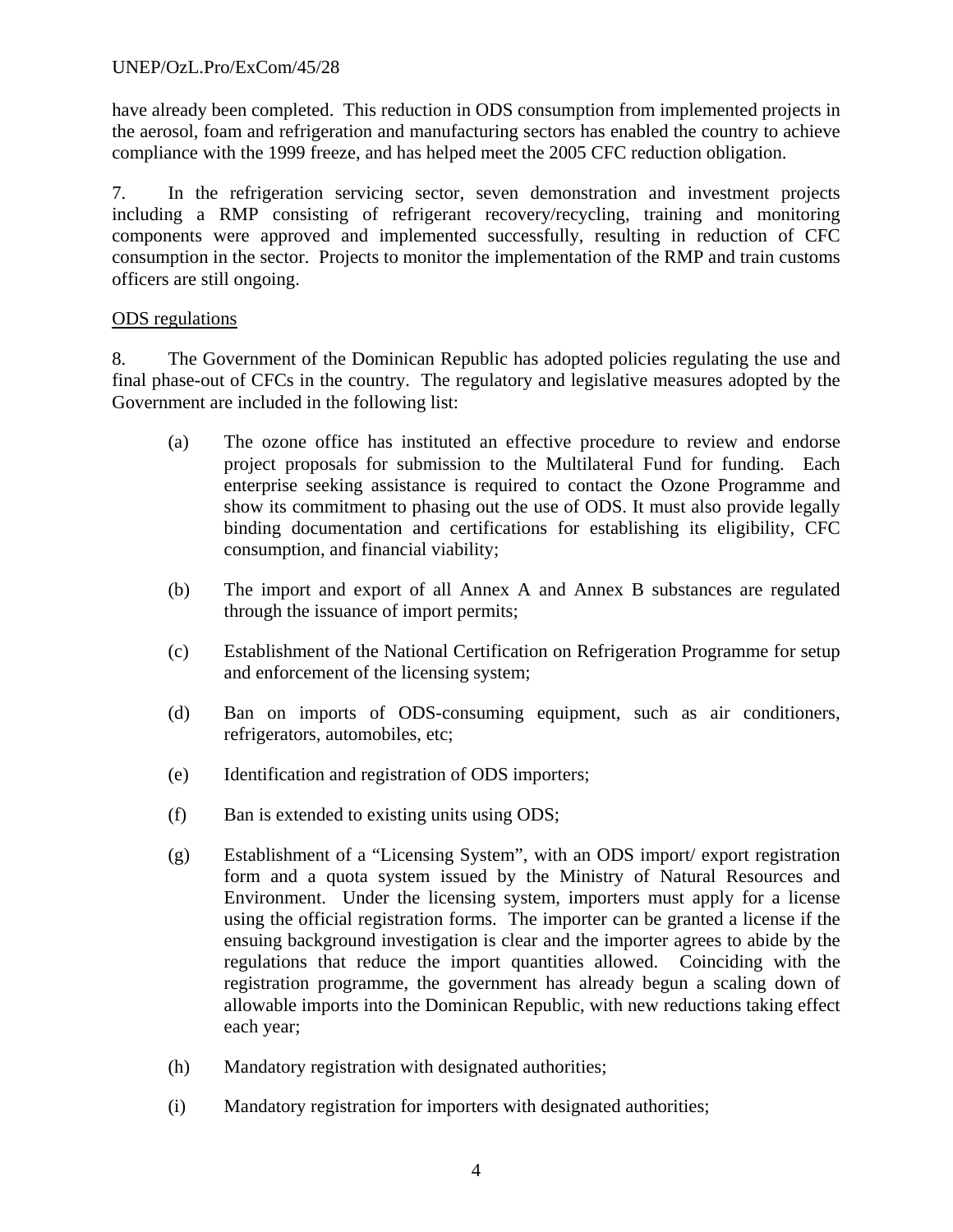- (j) Every person who uses, imports, sells, stocks, reclaims or destroys ODS must maintain records and file reports as specified; and
- (k) Every entity that has received financial assistance from any international agency or from the Government of the Dominican Republic is required to maintain records and file reports as specified.

9. The licensing system that regulates imports of CFC-11 and CFC-12 refrigerants is being successfully implemented. For the last three years, imports of those refrigerants have been reduced to a level below the CFC baseline established by the Montreal Protocol.

## The refrigeration servicing sector

10. A survey conducted in 2003 demonstrated that most CFC consumption in the country belongs to the refrigeration servicing sector, including domestic refrigeration, the retail food industry, other commercial refrigeration, mobile air conditioning (MAC), and commercial building chillers.

| <b>SUB-SECTOR</b>        | % OF TOTAL         | <b>TOTAL IN ODP</b> |  |  |
|--------------------------|--------------------|---------------------|--|--|
|                          | <b>CONSUMPTION</b> | <b>TONNES 2003</b>  |  |  |
| Servicing – overall      | 100%               | 268.16              |  |  |
| domestic                 | 8                  | 21.79               |  |  |
| <b>MACs</b>              | 31                 | 83.46               |  |  |
| commercial               | 33                 | 88.83               |  |  |
| industrial               | 5                  | 15.07               |  |  |
| CFC-11 used in servicing | 5                  | 13.41               |  |  |
| Hotels                   | 7                  | 18.77               |  |  |
| ice makers               | 6                  | 16.09               |  |  |
| government offices       | 4                  | 10.73               |  |  |
| Total                    | 100%               | 268.16*             |  |  |

11. The breakdown of consumption by sub-sector is shown in the following table.

\*2004 consumption was identified at the level of 311.2 ODP tonnes for refrigeration servicing. The new breakdown by sub-sector is not yet available.

12. Domestic refrigeration. There are an estimated 1.2 million domestic refrigerators in the country, of which about 635,000 are based on CFC-12 refrigerant and the balance are based on HFC-134a. The typical size is 10 to 15 cubic feet of volume. The life of domestic refrigerators is less than 20 years, with major servicing of the refrigeration system required about every 7 to 10 years. However, in some cases, repairs are performed by technicians who recharge the unit but pay little attention to leak repair. The servicing work on domestic refrigerators is carried out by about 1000 large and medium-sized servicing shops and by small and informal sector shops (about 2000 small servicing shops and other individual technicians).

13. The retail food industry within the commercial refrigeration sector has made some progress in switching to non-CFC technology, but the primary effort to date has been in complying with the import ban on CFC-based technology and equipment. There have been several supermarkets built since the late 1990s, and these recent projects have relied on non-CFC replacements for refrigerant systems, primarily R-404. However, many continue to use CFC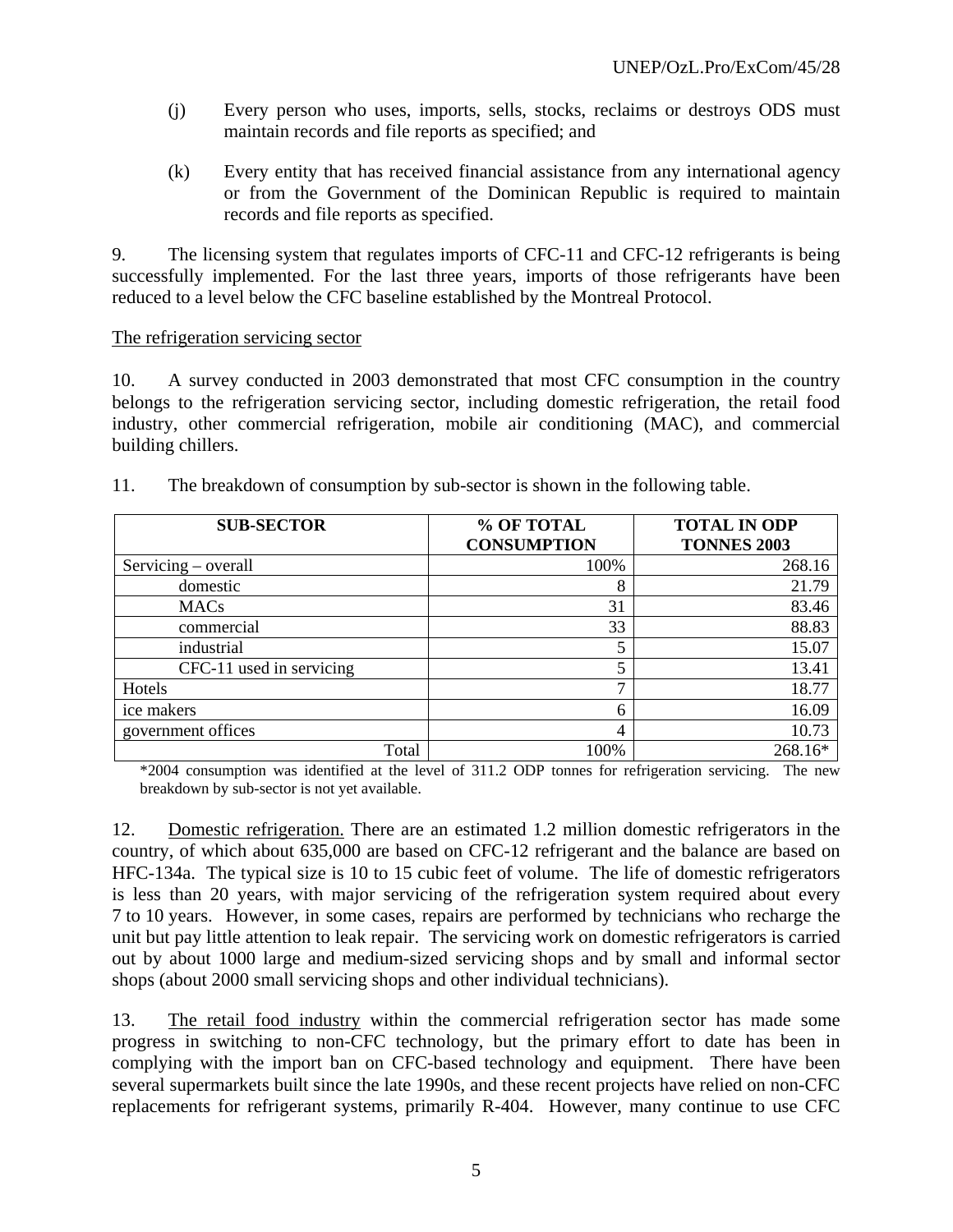## UNEP/OzL.Pro/ExCom/45/28

cooling systems. The retail food industry comprises a wide variety of sizes, ranging from relatively large modern supermarkets, to medium-sized markets, and several small family-owned grocery shops.

14. Fishery Industry Refrigeration. There are an estimated 12 to 15 private companies in this sub-sector. The majority of them use HCFC-22 as a refrigerant and a few use ammonia, R-404 and R-507. These companies are involved in exporting frozen goods, and must use non-CFC-based systems in order to meet international or regional standards. Total ODS consumption on the part of companies that use CFC-based systems is less than 0.1 ODP tonnes.

15. Hotels. There are approximately 400 hotels in the Dominican Republic utilizing CFC refrigeration systems. These systems include walk-in freezers and chill rooms. The estimated total CFC consumption in this sector is 18.77 ODP tonnes.

16. Ice & Ice-Cream Manufacturers. There are about 60 ice manufacturers and three icecream manufacturers in the Dominican Republic, using a range of systems. They use CFC-12, R-502, HCFC-22, and several have converted to ammonia, R-507, HFC-134a and R-404.

17. Transport Refrigeration. Ten companies install insulation/refrigeration systems for truck and container transport. The majority of them use HFC-134a as a refrigerant. These companies no longer install CFC systems and promote conversion of old systems to HFC-134a.

18. It is important to mention that, since 1999, there has been a considerable reduction in the use of R-502 and an increase in the use of R-404, R-404a and R-507 in industrial applications (big supermarkets, hypermarkets, commercial centres, and refrigerated storage, among others). Currently, the consumption of CFC-115 as part of R-502 is about 3.3 tonnes.

19. There are an estimated 400 air-conditioning servicing shops in the Dominican Republic dealing with building chillers and domestic air-conditioning systems. The technology used in domestic and small building air-conditioning is based on HCFC-22 refrigerant, including split and window units and some central systems.

20. In 2000, Dominican Republic stopped importing equipment/systems containing CFC, including used or new vehicles equipped with CFC-12-based MAC systems. Therefore, the existing stock of CFC-12-based MAC systems is expected to decline over the next few years at a rate based on normal repair practices in the country. Typically, cars are kept for 10-12 years, but due to recent economic conditions owners of older cars are deferring replacement, so a large number of CFC vehicles still remain in the country. The MAC Demonstration Project carried out in Santo Domingo has shown that MAC recycling is a workable proposition in the Dominican Republic, and the experience can be extended to the larger market. There are about 130 MAC servicing shops in the Dominican Republic, in both the private and public sector. These shops would be able to make a contribution to the MAC recycling component.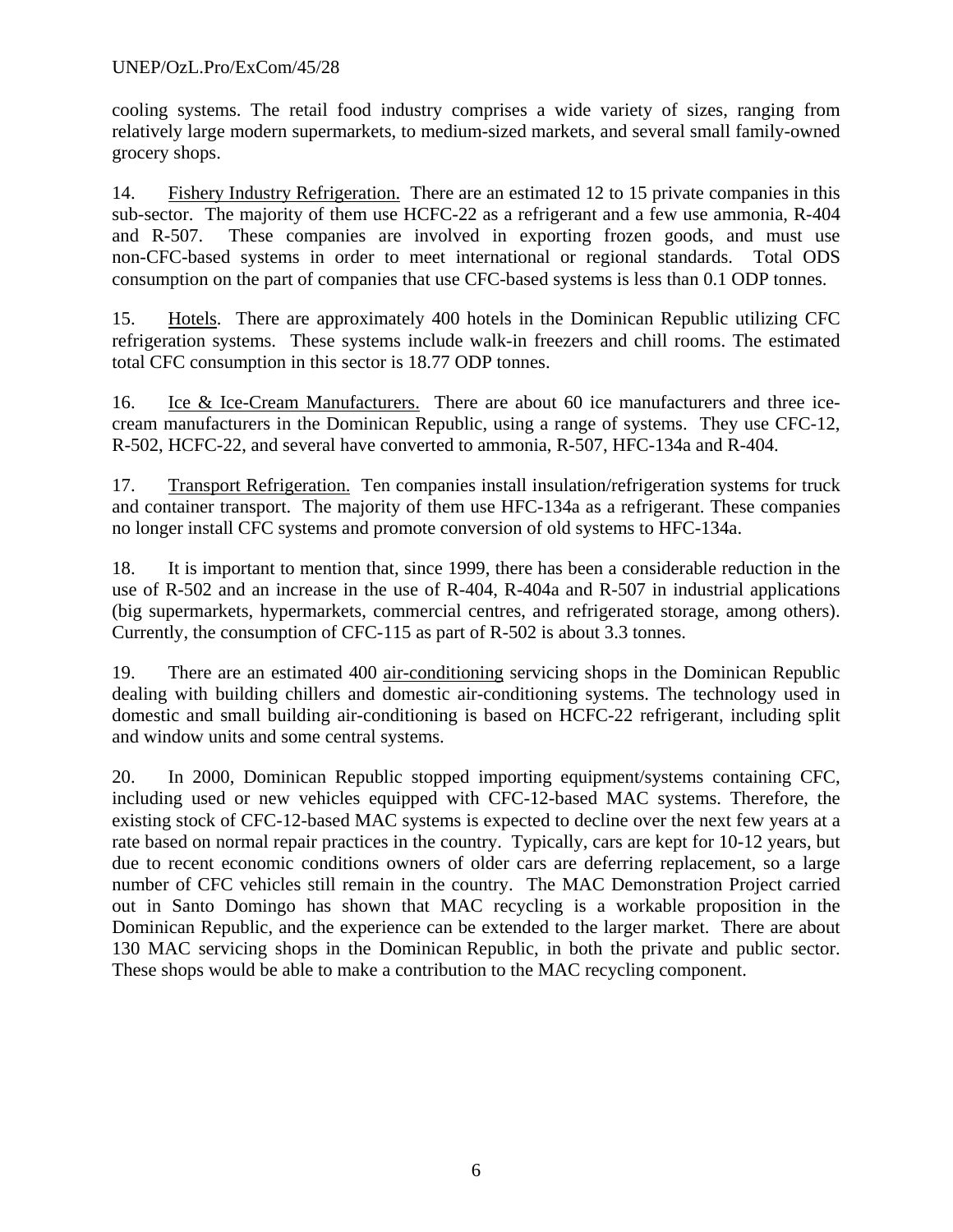21. There are still a number of large buildings that continue to use HCFC- or CFC-based cooling systems, but the majority use HCFC. Essentially, all use central air-conditioning units made up of high pressure HCFC-22, and only one has been found to use a low-pressure CFC-11 centrifugal system, which is not included in the phase-out programme.

22. The estimated number of technicians servicing all types of refrigeration systems is more than 4,000, with different levels of technical skill and knowledge. Assistance, including training, servicing equipment and technical support, will focus first on servicing shops that use significant amounts of CFC refrigerants.

| <b>Product</b>    | <b>Current Price In</b> | <b>Trend</b>   |
|-------------------|-------------------------|----------------|
|                   | $US$ $\frac{8}{kg}$     |                |
| $CFC-12$          | 2.90                    | <i>ncrease</i> |
| $CFC-11$          | 2.70                    | increase       |
| HFC-134-a         | 2.90                    | increase       |
| $R - 502$         | 10.00                   | decrease       |
| HCFC-22           | 1.70                    | increase       |
| R-409A            | 8.00                    | decrease       |
| <b>HCFC-141-b</b> | 4.50                    | <i>ncrease</i> |

23. Current refrigerant prices per kg are shown in the table below:

24. In the solvent sector, although there was some consumption of solvent ODS in the past, the 2003 survey found no uses, indicating that ODS solvents had been phased out in the Dominican Republic. While there appears to be no current ODS use, the typical turnover in small scale industries could result in the gradual re-introduction of ODS solvents if there are no periodic efforts to revive the sector's interest in making sure that this does not happen.

## Phase-out strategy

25. The Government of the Dominican Republic has set the goal of achieving complete phase-out of ODS in the Refrigeration and Other Sectors by 1 January 2010. This will be achieved through investment projects, non-investment projects, technical assistance, legal instruments and capacity-building activities. The country's CFC phase-out strategy relies on:

- (a) The use of substitute technology and chemicals, primarily HFC-134a and some replacement refrigerants/blends to allow extended domestic equipment life and replace CFC-12;
- (b) Increased focus on reducing imports of ODS;
- (c) Promoting CFC recycling and recovery in certain refrigeration and air conditioning sectors;
- (d) Improving repair/leak detection to reduce CFC use and extend existing equipment life;
- (e) Providing additional training of technicians, including a certification programme; and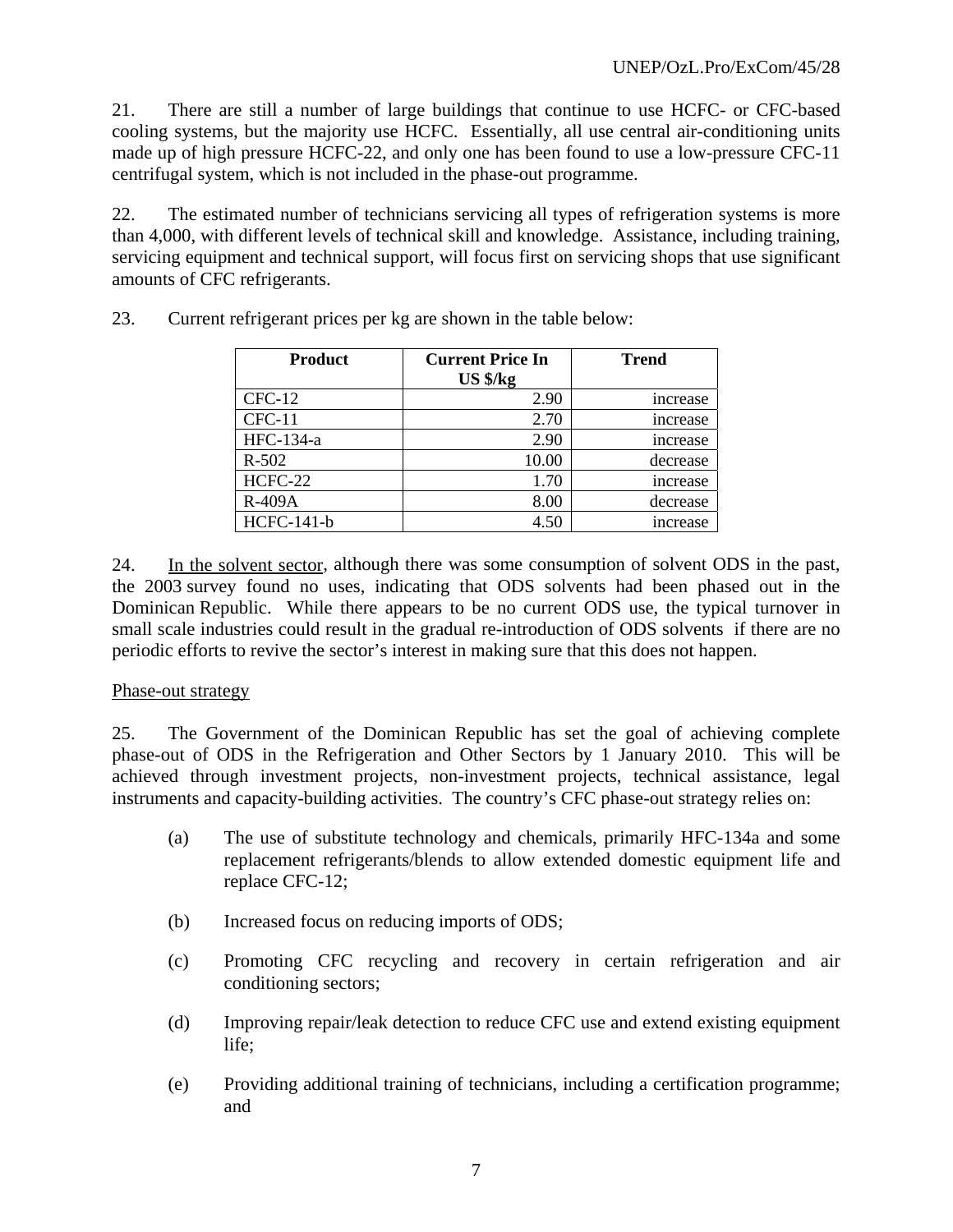### UNEP/OzL.Pro/ExCom/45/28

(f) Providing technical assistance to promote awareness, policy and regulatory actions.

### Project scope

- 26. The Terminal Phase-out Plan (TPP) will consist of the following components:
	- (a) Supplemental qualification training for technicians, including the certification programme;
	- (b) Supplemental recycling and retrofit programme for the MAC sector, for mini-food market refrigeration, and for MAC R&R programme continuity;
	- (c) Use of substitute blends and training for domestic refrigeration servicing, intended to extend the life of older domestic refrigerators in a cost-effective manner, while rapidly eliminating CFC use in this sector;
	- (d) Conversion programme for all commercial refrigeration and continuity of the existing recovery and recycling programme;
	- (e) Training programme for existing and new recycling and recovery programmes;
	- (f) Improving technicians' capacity for repair/leak detection, to reduce CFC use and extend existing equipment life;
	- (g) Other technical assistance (policy and legislation actions);
	- (h) Local project management for implementation/supervision; and
	- (i) Providing technical assistance to promote awareness in government sectors that are directly involved, among ODS importers, and to promote policy and regulatory actions to deal with the informal sector.

27. A detailed description of the activities proposed for each sub-sector, with their respective budgets, is presented in the proposal.

## Implementation and management

28. Overall management of the TPP will be carried out by UNDP with the assistance of the Government of the Dominican Republic. The Ozone Office will be responsible for monitoring the implementation of the phase-out plan. The National Ozone Commission (COGO) will be responsible for tracking the promulgation and enforcement of policy and legislation, and will work with UNDP to prepare annual implementation plans and progress reports to the Executive Committee. A local consultant will be recruited for project implementation, technical assistance (TA), and training and follow-up to ensure that all aspects of the project are being implemented with the quality needed to achieve the anticipated results.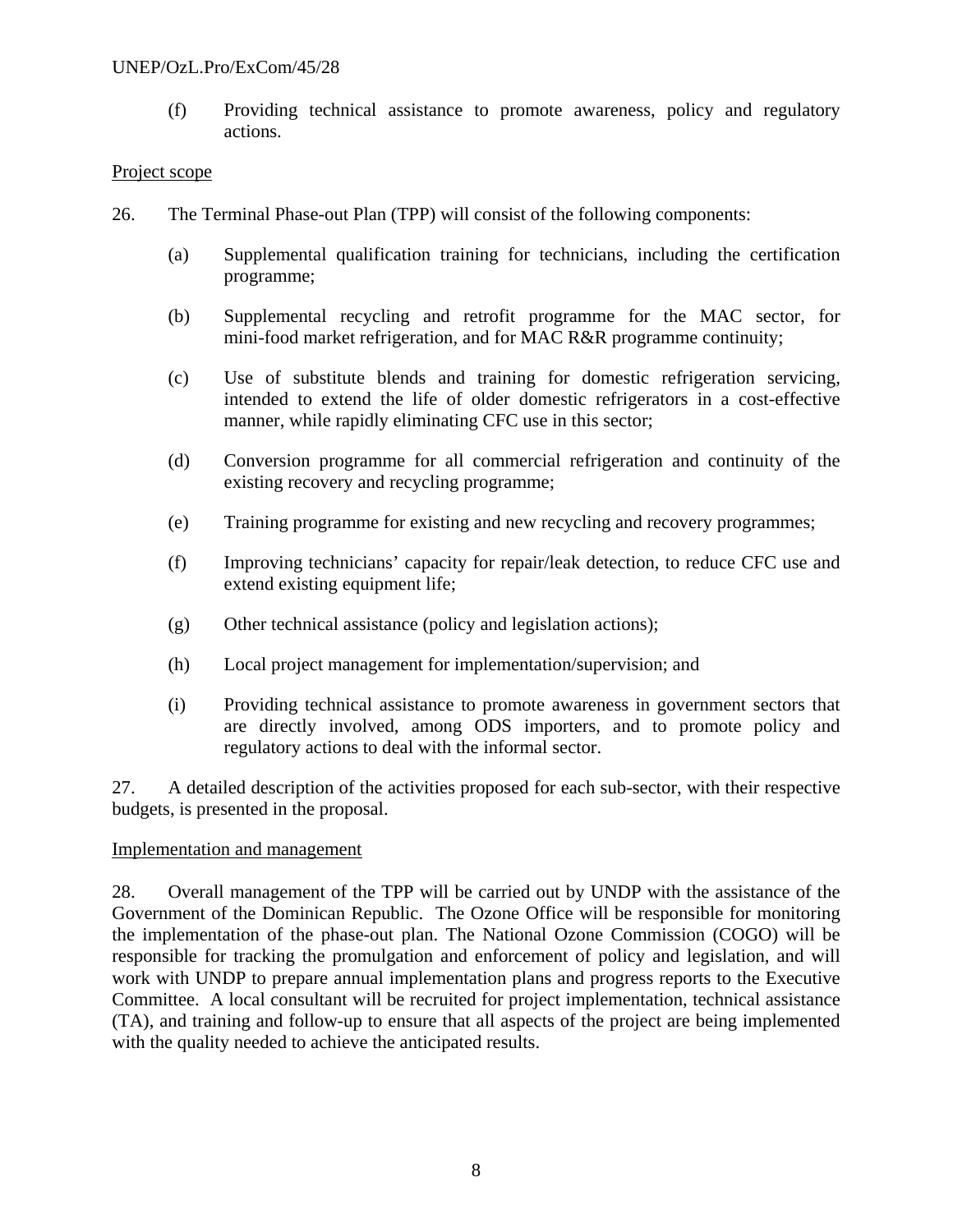## Cost of the TPP

29. The total cost of the TPP is US \$1,711,600. The total cost breakdown and disbursement schedule is presented below. The cost-effectiveness of the proposal is calculated at US \$5.5/ODP kg based on the expected impact of phasing out 311.2 ODP tonnes, which is slightly below the import quota for the year 2004.

| <b>Activity</b>                                | <b>Budget (US \$)</b> |
|------------------------------------------------|-----------------------|
| Licensing programme for 2,000 technicians      | 300,000               |
| Mobile air conditioning programme              | 369,500               |
| Domestic refrigeration programme               | 486,000               |
| Commercial refrigeration programme             | 312,500               |
| TA-Awareness programme for solvents $-4$ years | 88,000                |
| Monitoring unit                                | 155,600               |
| <b>TOTAL</b>                                   | 1,711,600             |

30. The proposal contains a draft agreement and the 2005 first-year implementation plan. The 2005 phase-out strategy will rely primarily on appropriate, commercially available, substitute technology for the various refrigeration and air conditioning sub-sectors that have continued to use CFCs. While all of the activities programmed for the plan are expected to start in 2005, only some particular actions will have an immediate impact, ensuring that the level of imports in 2005 will not be beyond 269.9 ODP tonnes, and preparing the ground for achieving a level of imports of 252 ODP tonnes by 1 January 2006. These immediate phase-out actions are aimed at establishing a good partnership with the Custom Department to comply with the import quota and with importers and distributors to make substitutes available in the market that will provide substitute blends and drop-in refrigerant alternatives to refrigeration servicing technicians. The proposed actions will start as soon as the project is approved and will have a phase-out impact of the 59.20 ODP tonnes. Funding of US \$500,000 is requested as a first tranche for the 2005 annual implementation programme.

## **SECRETARIAT'S COMMENTS AND RECOMMENDATION**

## **COMMENTS**

31. UNDP submitted the proposal for the Dominican Republic for consideration by the Executive Committee for the first time at the 43rd Meeting. After the review by the Secretariat, it was agreed that more work was required and the proposal was withdrawn and resubmitted to the 44th Meeting. The Fund Secretariat discussed the starting point and impact of the proposal with UNDP at that time. The proposal used the 2004 import quota to establish the starting point for the CFC reduction schedule rather than actual 2003 consumption data available at that time. The Secretariat drew UNDP's attention to the fact that latest actual ODS consumption had been applied to determine ODS reduction schedules and to calculate the cost-effectiveness in sector plans and national ODS phase-out plans recently approved by the Executive Committee. The Secretariat recommended using the latest 2003 CFC consumption as a basis for the first year of programme implementation, for the Draft Agreement and to calculate cost-effectiveness. On the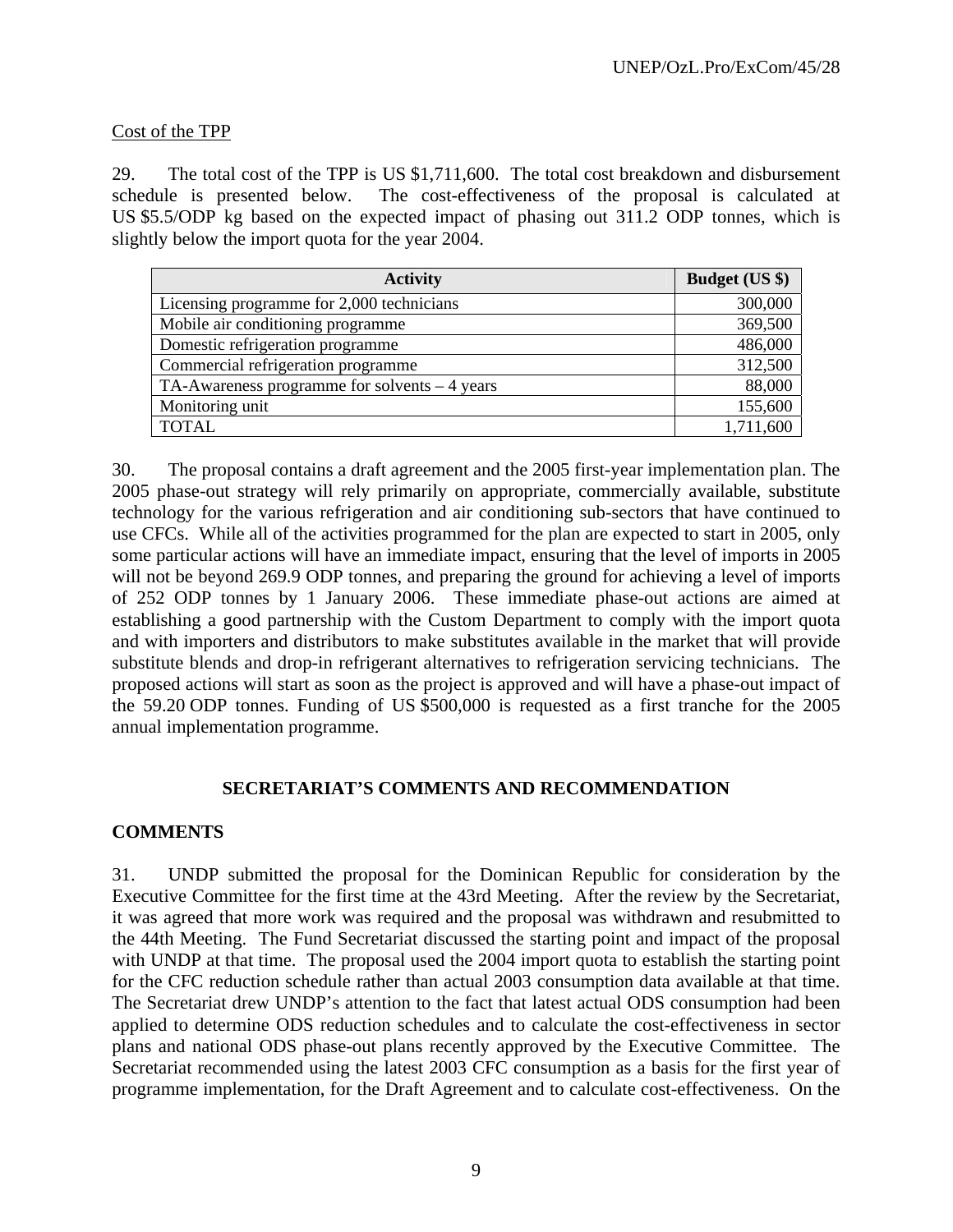## UNEP/OzL.Pro/ExCom/45/28

request of the Government of the Dominican Republic, the proposal was withdrawn and resubmitted for consideration at the 45th Meeting. The proposal refers to 2004 consumption, which was identified at the level of 311.2 ODP tonnes based on import data collected by customs in the Dominican Republic and verified by UNDP. The Government of the Dominican Republic presented its report on the implementation of the country programme to the Fund Secretariat on 3 March 2005, including 2004 ODS consumption data. Data will be reported as official to the Ozone Secretariat at a later stage.

32. The Fund Secretariat pointed out to UNDP that the proposed retrofitting of 1800 MAC systems at the cost of US \$180,000 would cover only about 1.8% of the total number of passenger and commercial vehicles equipped with MAC systems. The potential impact of these activities might be the phase-out of only about 1.08 ODP tonnes, with a cost-effectiveness of about US \$166/kg. The Fund Secretariat recommended that UNDP put more emphasis on other, more cost-effective activities proposed in the TPP, such as the provision of servicing equipment to technicians and training in better servicing practices.

33. The Secretariat noted that the proposed incentive programme for retrofitting refrigeration equipment using drop-in refrigerants might not be sustainable, given the prevailing prices of CFC refrigerants and alternatives. It advised UNDP to follow the changing market situation very closely.

34. While discussing the recovery/recycling programme, the Secretariat drew UNDP's attention to the provisions of decision 41/100, which requires: establishing, during project preparation, a more sound estimate of the likely demand for recovery and recycling equipment; delivering equipment to the country only against firm orders; and procuring, delivering and distributing equipment in several stages, after reviewing the utilization of equipment delivered, and verifying further demand.

35. The Secretariat pointed out to UNDP that the unit cost for recovery/recycling equipment, used to calculate the budget, was high.

36. UNDP clarified that car owners in the MAC sector would pay a portion of conversion costs, thus improving cost-effectiveness. A staged approach would be used in the procurement of the recovery/recycling equipment and the market situation would be monitored constantly during implementation of the retrofitting incentive programme to make it sustainable. UNDP agreed to reduce the unit cost of recovery/recycling machines.

37. The Secretariat and UNDP discussed the incremental cost of the proposal and agreed on the grant amount of US \$1,711,610, including US \$155,600 for the project monitoring unit. The cost-effectiveness of the proposal is US \$5.5/kg.

38. The Draft Agreement between the Government of the Dominican Republic and the Executive Committee for the complete phase-out of Annex A (Group I) substances and the annual implementation plan for 2005 are presented in Annex I to the present document.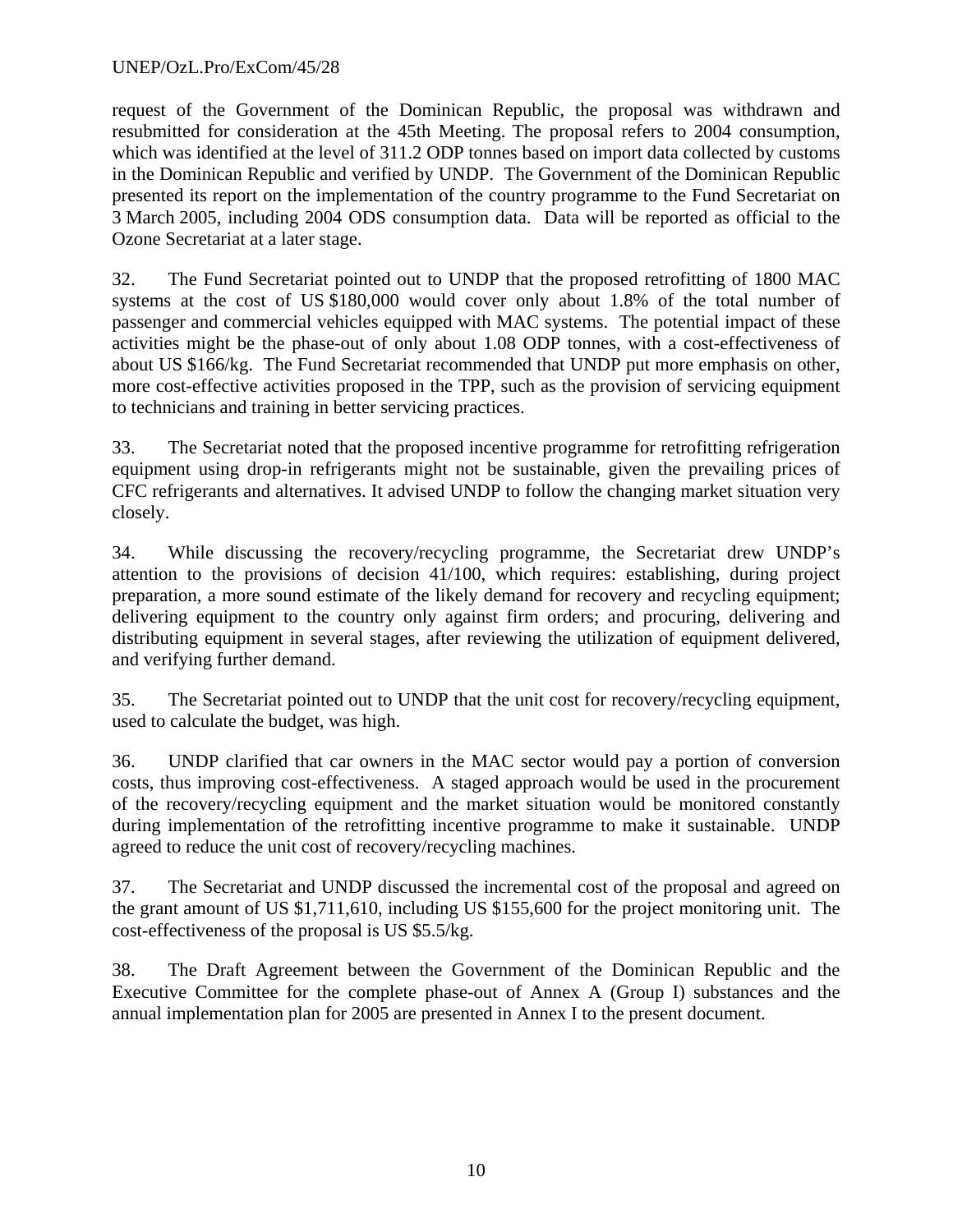## **RECOMMENDATION**

39. The Fund Secretariat recommends blanket approval of the projects at the funding level indicated below. The Executive Committee may wish to consider:

- (a) approving in principle the terminal phase-out plan for CFCs for the Dominican Republic at a total level of funding of US \$1,711,600 plus agency support costs of US \$128,370 for UNDP;
- (b) approving the Draft Agreement between the Government of the Dominican Republic and the Executive Committee contained in Annex I to the present document; and
- (c) approving the funding for the first tranche of the phase-out plan at the amount of US \$500,000, plus support costs of US \$37,500 for UNDP.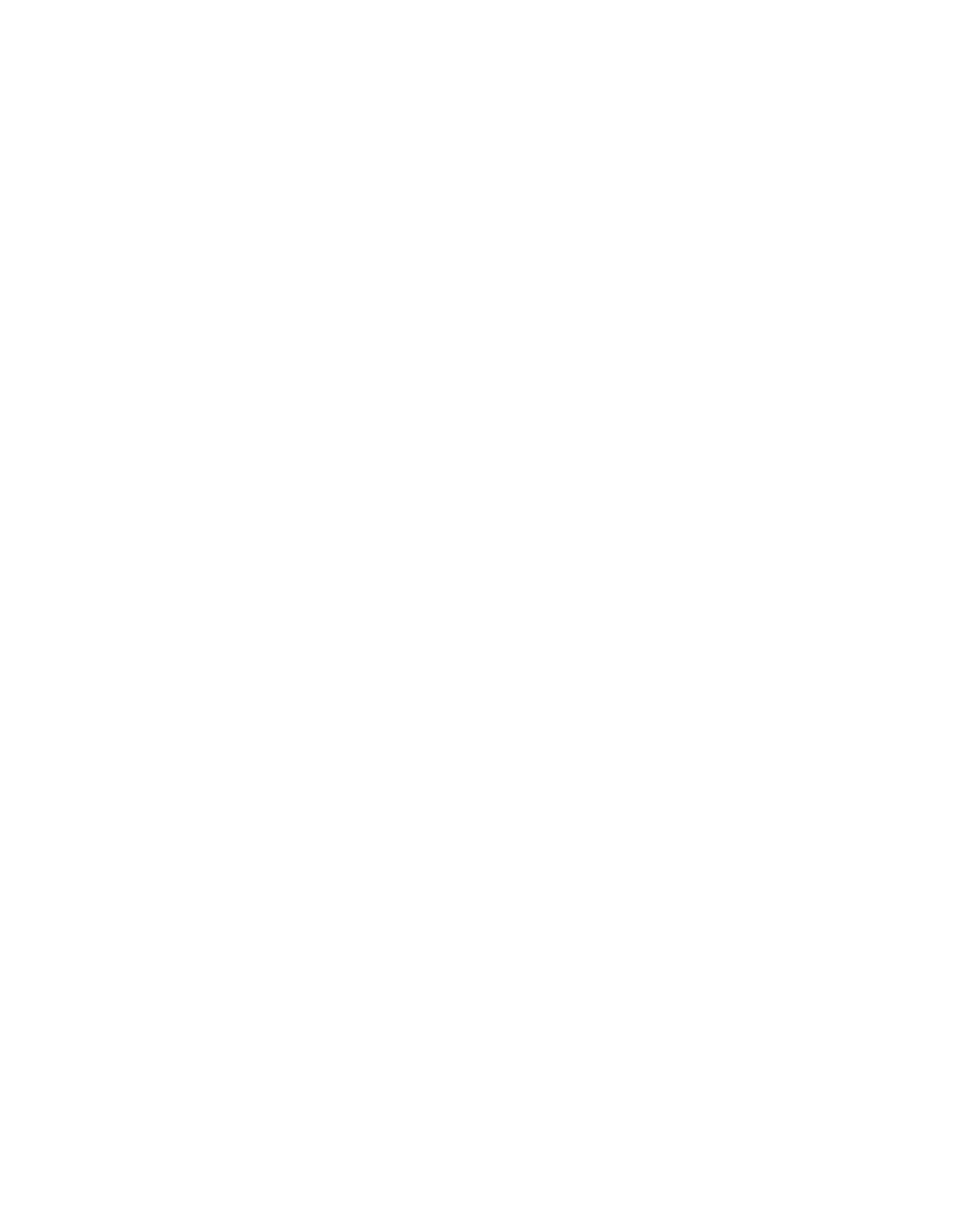## Annex I

## **DRAFT AGREEMENT BETWEEN DOMINICAN REPUBLIC AND THE EXECUTIVE COMMITTEE OF THE MULTILATERAL FUND FOR THE PHASE-OUT OF ANNEX A GROUP I OZONE -DEPLETING SUBSTANCES**

1. This Agreement represents the understanding of Dominican Republic (the "Country") and the Executive Committee with respect to the complete phase-out of controlled use of the ozone-depleting substances in the sectors set out in Appendix 1-A ("The Substances") prior to 2010, in compliance with Protocol schedules.

2. The Country agrees to phase out the controlled use of the Substances in accordance with the annual phase-out targets set out in Appendix 2-A ("The Targets, and Funding") and this Agreement. The annual phase-out targets will, at a minimum, correspond to the reduction schedules mandated by the Montreal Protocol. The Country accepts that, by its acceptance of this Agreement and performance by the Executive Committee of its funding obligations described in paragraph 3, it is precluded from applying for or receiving further funding from the Multilateral Fund in respect to the Substances.

3. Subject to compliance with the following paragraphs by the Country with its obligations set out in this Agreement, the Executive Committee agrees in principle to provide the funding set out in row 8 of Appendix 2-A ("The Targets, and Funding") to the Country. The Executive Committee will, in principle, provide this funding at the Executive Committee meetings specified in Appendix 3-A ("Funding Approval Schedule").

4. The Country will meet the consumption limits for each Substance as indicated in Appendix 2-A. It will also accept independent verification by the relevant Implementing Agency of achievement of these consumption limits as described in paragraph 9 of this Agreement.

5. The Executive Committee will not provide the Funding in accordance with the Funding Approval Schedule unless the Country satisfies the following conditions at least 60 days prior to the applicable Executive Committee meeting set out in the Funding Approval Schedule:

- (a) That the Country has met the Target for the applicable year;
- (b) That the meeting of the Target has been independently verified as described in paragraph 9; and
- (c) That the Country has substantially completed all actions set out in the last Annual Implementation Programme;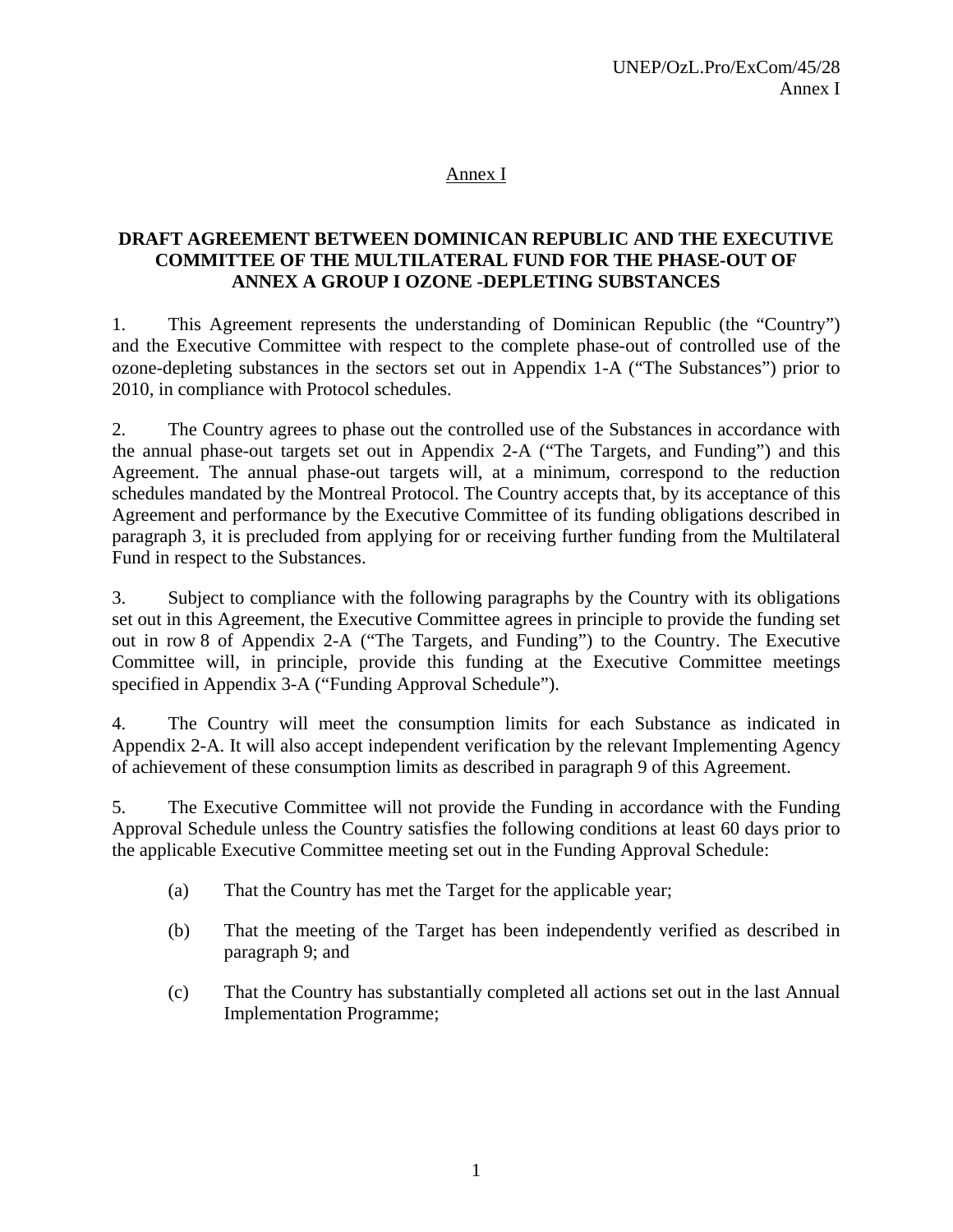(d) That the Country has submitted and received endorsement from the Executive Committee for an annual implementation programme in the form of Appendix 4-A ("Format for Annual Implementation Programmes") in respect of the year for which funding is being requested.

6. The Country will ensure that it conducts accurate monitoring of its activities under this Agreement. The institutions set out in Appendix 5-A ("Monitoring Institutions and Roles") will monitor and report on that monitoring in accordance with the roles and responsibilities set out in Appendix 5-A. This monitoring will also be subject to independent verification as described in paragraph 9.

7. While the Funding was determined on the basis of estimates of the needs of the Country to carry out its obligations under this Agreement, the Executive Committee agrees that the Country may use the Funding for other purposes that can be demonstrated to facilitate the smoothest possible phase-out, consistent with this Agreement, whether or not that use of funds was contemplated in determining the amount of funding under this Agreement. Any changes in the use of the Funding must, however, be documented in advance in the Country's Annual Implementation Programme, endorsed by the Executive Committee as described in sub paragraph 5(d) and be subject to independent verification as described in paragraph 9.

8. Specific attention will be paid to the execution of the activities in the refrigeration servicing subsector:

- (a) The Country would use the flexibility available under this Agreement to address specific needs that might arise during project implementation;
- (b) The recovery and recycling programme for the refrigeration servicing sector will be implemented in stages so that remaining resources can be diverted to other phase-out activities, such as additional training or procurement of service tools in cases where the proposed results are not achieved, and will be closely monitored in accordance with Appendix 5-A of this Agreement.

9. The Country agrees to assume overall responsibility for the management and implementation of this Agreement and of all activities undertaken by it or on its behalf to fulfil the obligations under this Agreement. UNDP has agreed to be the lead implementing agency ("Lead IA") in respect of the Country's activities under this Agreement. The Lead IA will be responsible for carrying out the activities listed in Appendix 6-A, including but not limited to independent verification. The Country also agrees to periodic evaluations, which will be carried out under the monitoring and evaluation work programmes of the Multilateral Fund. The Executive Committee agrees, in principle, to provide the Lead IA with the fees set out in row 7 of Appendix 2-A.

10. Should the Country, for any reason, not meet the Targets for the elimination of the Substances set out in Appendix 1-A or otherwise does not comply with this Agreement, then the Country agrees that it will not be entitled to the Funding in accordance with the Funding Approval Schedule. At the discretion of the Executive Committee, funding will be reinstated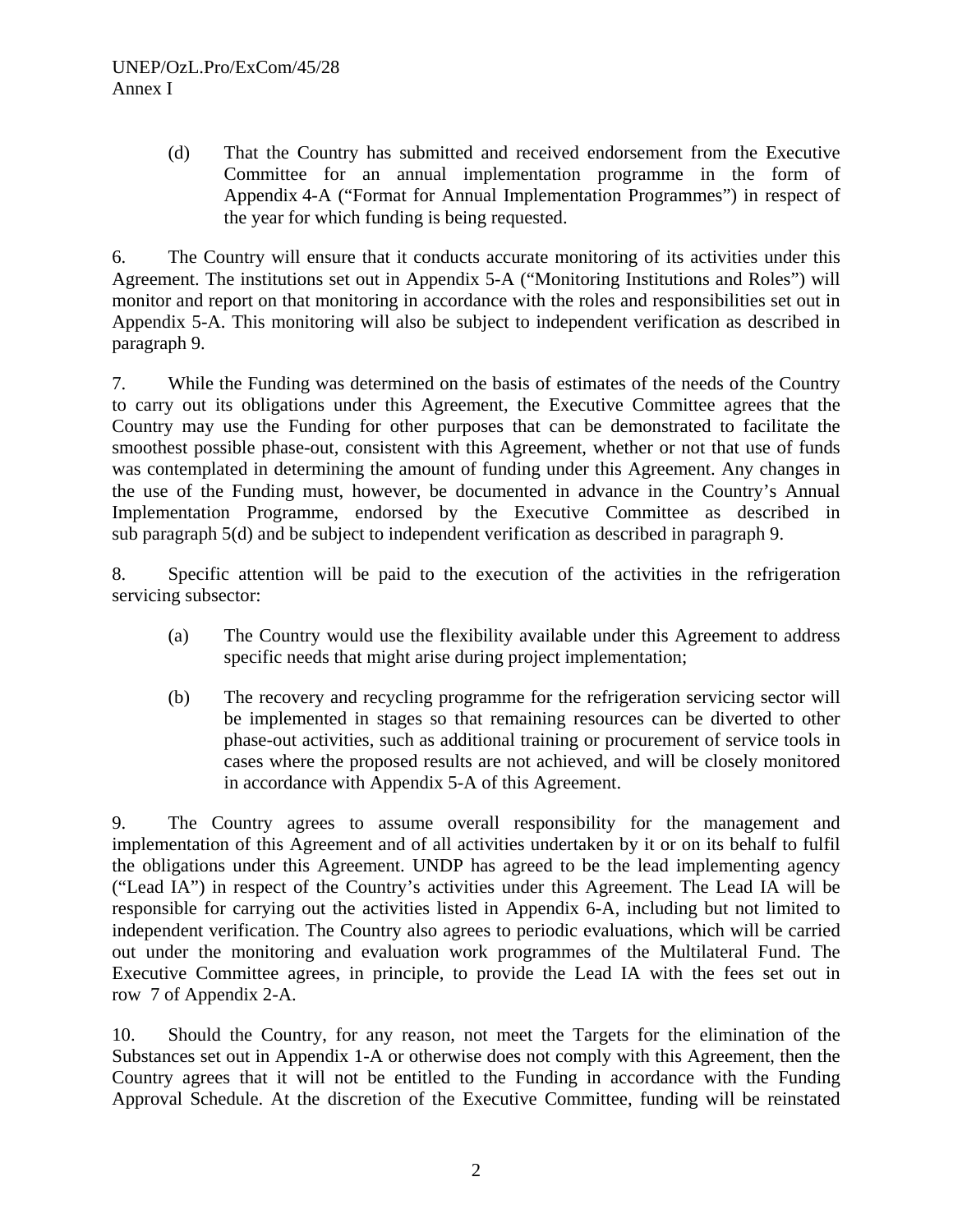according to a revised Funding Approval Schedule determined by the Executive Committee after the Country has demonstrated that it has satisfied all of its obligations that were due to be met prior to receipt of the next instalment of Funding under the Funding Approval Schedule. The Country acknowledges that the Executive Committee may reduce the amount of the Funding by the amounts set out in Appendix 7-A in respect of each ODP tonne of the amount exceeding the Maximum Allowable Total Consumption of CFCs limit (Appendix 2-A) in any one year.

11. The funding components of this Agreement will not be modified on the basis of any future Executive Committee decision that may affect the funding of any other consumption sector projects or any other related activities in the Country.

12. The Country will comply with any reasonable request of the Executive Committee and the Lead IA to facilitate implementation of this Agreement. In particular, it will provide the Lead IA with access to information necessary to verify compliance with this Agreement.

13. All of the agreements set out in this Agreement are undertaken solely within the context of the Montreal Protocol and as specified in this Agreement. All terms used in this Agreement have the meaning ascribed to them in the Protocol unless otherwise defined herein

## **APPENDIX 1-A THE SUBSTANCES**

1. The ozone-depleting substances to be phased out under the Agreement are as follows:

| Annex | Group | Chemical                                     |
|-------|-------|----------------------------------------------|
|       |       | CFC 11, CFC 12, CFC 113, CFC 114 and CFC 115 |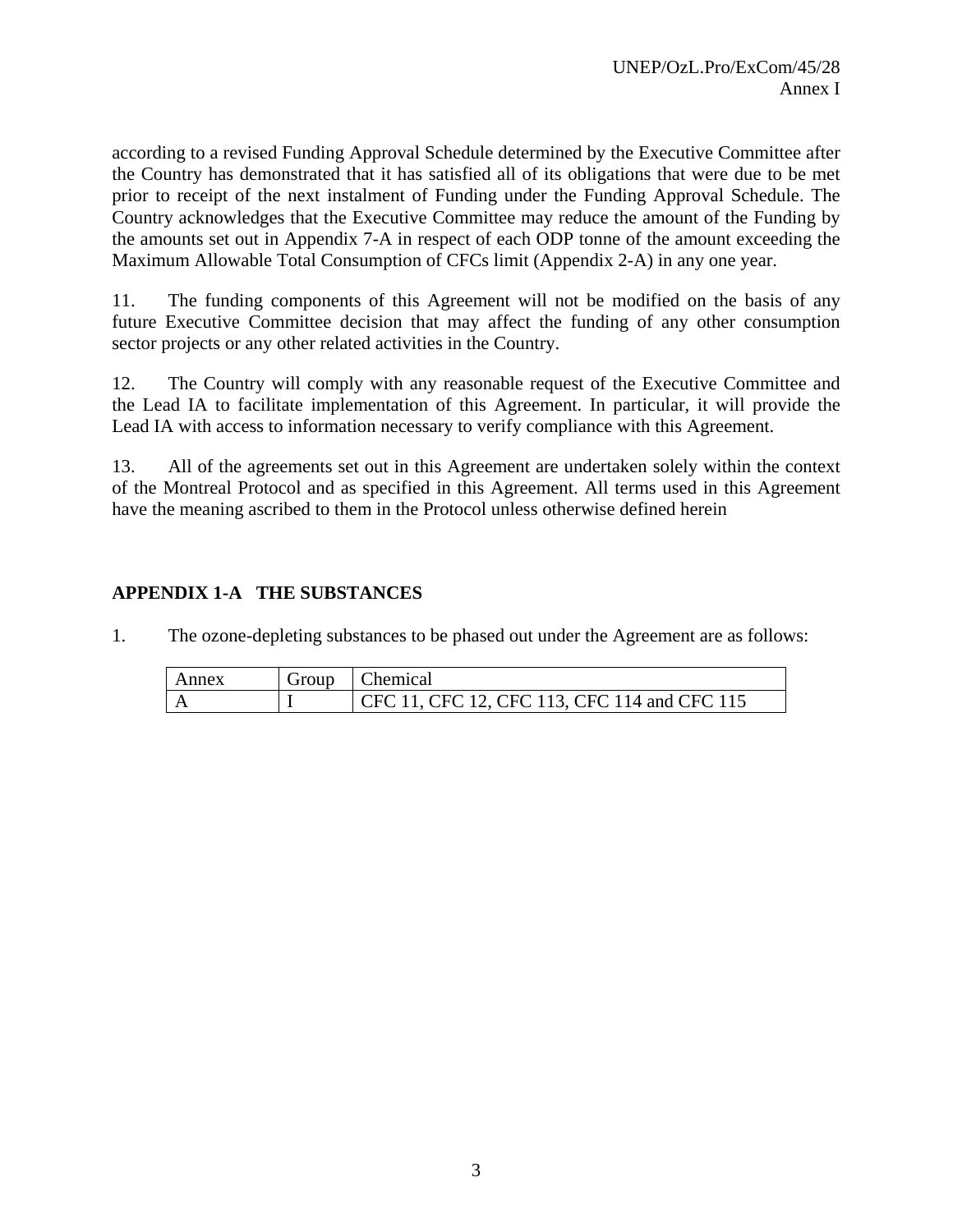|                    | 2004             | 2005             | 2006             | 2007             | 2008             | 2009         | 2010             | <b>Total</b>   |
|--------------------|------------------|------------------|------------------|------------------|------------------|--------------|------------------|----------------|
| Montreal           |                  |                  |                  |                  |                  |              |                  |                |
| Protocol           |                  |                  |                  |                  |                  |              |                  |                |
| Reduction          |                  |                  |                  |                  |                  |              |                  |                |
| Schedules          | 539.80           | 269.90           | 269.90           | 81.00            | 81.00            | 81.00        | 0.00             | n.a.           |
| 1. Max allowable   |                  |                  |                  |                  |                  |              |                  |                |
| total              |                  |                  |                  |                  |                  |              |                  |                |
| consumption of     |                  |                  |                  |                  |                  |              |                  |                |
| Annex A Group I    |                  |                  |                  |                  |                  |              |                  |                |
| substances (ODP    |                  |                  |                  |                  |                  |              |                  |                |
| tonnes)            | 311.20           | 269.90           | 252.00           | 81.00            | 81.00            | 53.00        | 0.00             | n.a.           |
| 2. Reduction       |                  |                  |                  |                  |                  |              |                  |                |
| from ongoing       |                  |                  |                  |                  |                  |              |                  |                |
| projects (ODP      |                  |                  |                  |                  |                  |              |                  |                |
| tonnes)            | 0.00             | 0.00             | 0.00             | 0.00             | 0.00             | 0.00         | 0.00             | 0.00           |
| 3. New reduction   |                  |                  |                  |                  |                  |              |                  |                |
| under plan (ODP    |                  |                  |                  |                  |                  |              |                  |                |
| tonnes)            | 41.30            | 17.90            | 171.00           | 0.00             | 28.00            | 53.00        | 0.00             | 311.20         |
| 4. Unfunded        |                  |                  |                  |                  |                  |              |                  |                |
| reductions (ODP    |                  |                  |                  |                  |                  |              |                  |                |
| tonnes)            | $\boldsymbol{0}$ | $\boldsymbol{0}$ | $\boldsymbol{0}$ | $\boldsymbol{0}$ | $\boldsymbol{0}$ | $\mathbf{0}$ | $\boldsymbol{0}$ | $\overline{0}$ |
| 5. Total annual    |                  |                  |                  |                  |                  |              |                  |                |
| reduction of       |                  |                  |                  |                  |                  |              |                  |                |
| Annex A Group I    |                  |                  |                  |                  |                  |              |                  |                |
| substances (ODP    |                  |                  |                  |                  |                  |              |                  |                |
| tonnes)            | 41.30            | 17.90            | 171.00           | 0.00             | 28.00            | 53.00        | 0.00             | 311.20         |
| 6. Lead I.A.       |                  |                  |                  |                  |                  |              |                  |                |
| agreed funding     |                  |                  |                  |                  |                  |              |                  |                |
| (US\$)             | $\boldsymbol{0}$ | 500,000          | 400,000          | 400,000          | 211,600          | 200,000      | $\boldsymbol{0}$ | 1,711,600      |
| 7. Lead I.A.       |                  |                  |                  |                  |                  |              |                  |                |
| support costs      |                  |                  |                  |                  |                  |              |                  |                |
| (US\$)             | $\boldsymbol{0}$ | 37,500           | 30,000           | 30,000           | 15,870           | 15,000       | $\boldsymbol{0}$ | 128,370        |
| 8. Total agreed    |                  |                  |                  |                  |                  |              |                  |                |
| funding (US \$)    | $\boldsymbol{0}$ | 500,000          | 400,000          | 400,000          | 211,600          | 200,000      | $\boldsymbol{0}$ | 1,711,600      |
| 9. Total agency    |                  |                  |                  |                  |                  |              |                  |                |
| support costs      |                  |                  |                  |                  |                  |              |                  |                |
| (US \$)            | $\mathbf{0}$     | 37,500           | 30,000           | 30,000           | 15,870           | 15,000       | $\overline{0}$   | 128,370        |
| 10. Total grant    |                  |                  |                  |                  |                  |              |                  |                |
| for tranche (US\$) | $\boldsymbol{0}$ | 537,500          | 430,000          | 430,000          | 227,470          | 215,000      | $\overline{0}$   | 1,839,970      |

# **APPENDIX 2-A THE TARGETS, AND FUNDING**

## **APPENDIX 3-A FUNDING APPROVAL SCHEDULE**

1. Funding other than the payments in year 2005 will be considered for approval at the first meeting of the year of the annual implementation plan.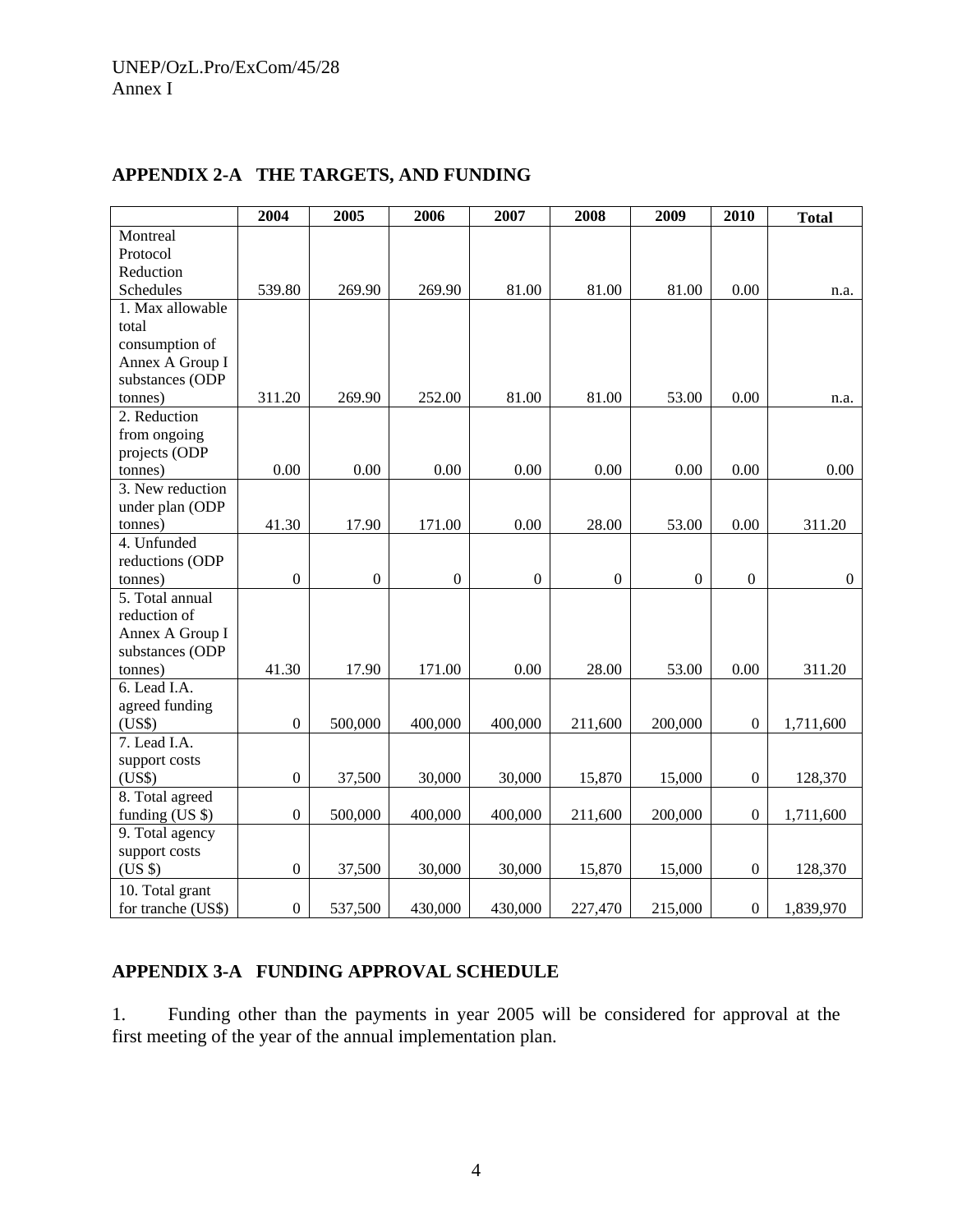## **APPENDIX 4-A- FORMAT FOR ANNUAL IMPLEMENTATION PROGRAMMES**

| Data                                         |  |
|----------------------------------------------|--|
| Country                                      |  |
| Year of plan                                 |  |
| # of years completed                         |  |
| # of years remaining under the plan          |  |
| Target ODS consumption of the preceding year |  |
| Target ODS consumption of the year of plan   |  |
| Level of funding requested                   |  |
| Lead implementing agency                     |  |

## 2. **Targets**

| Target:           |               |                       |                     |                  |
|-------------------|---------------|-----------------------|---------------------|------------------|
| <b>Indicators</b> |               | <b>Preceding Year</b> | <b>Year of Plan</b> | <b>Reduction</b> |
| Supply of ODS     | Import        |                       |                     |                  |
|                   | Production*   |                       |                     |                  |
|                   | Total $(1)$   |                       |                     |                  |
|                   |               |                       |                     |                  |
| Demand of ODS     | Manufacturing |                       |                     |                  |
|                   | Servicing     |                       |                     |                  |
|                   | Stockpiling   |                       |                     |                  |
|                   | Total $(2)$   |                       |                     |                  |

\* For ODS-producing countries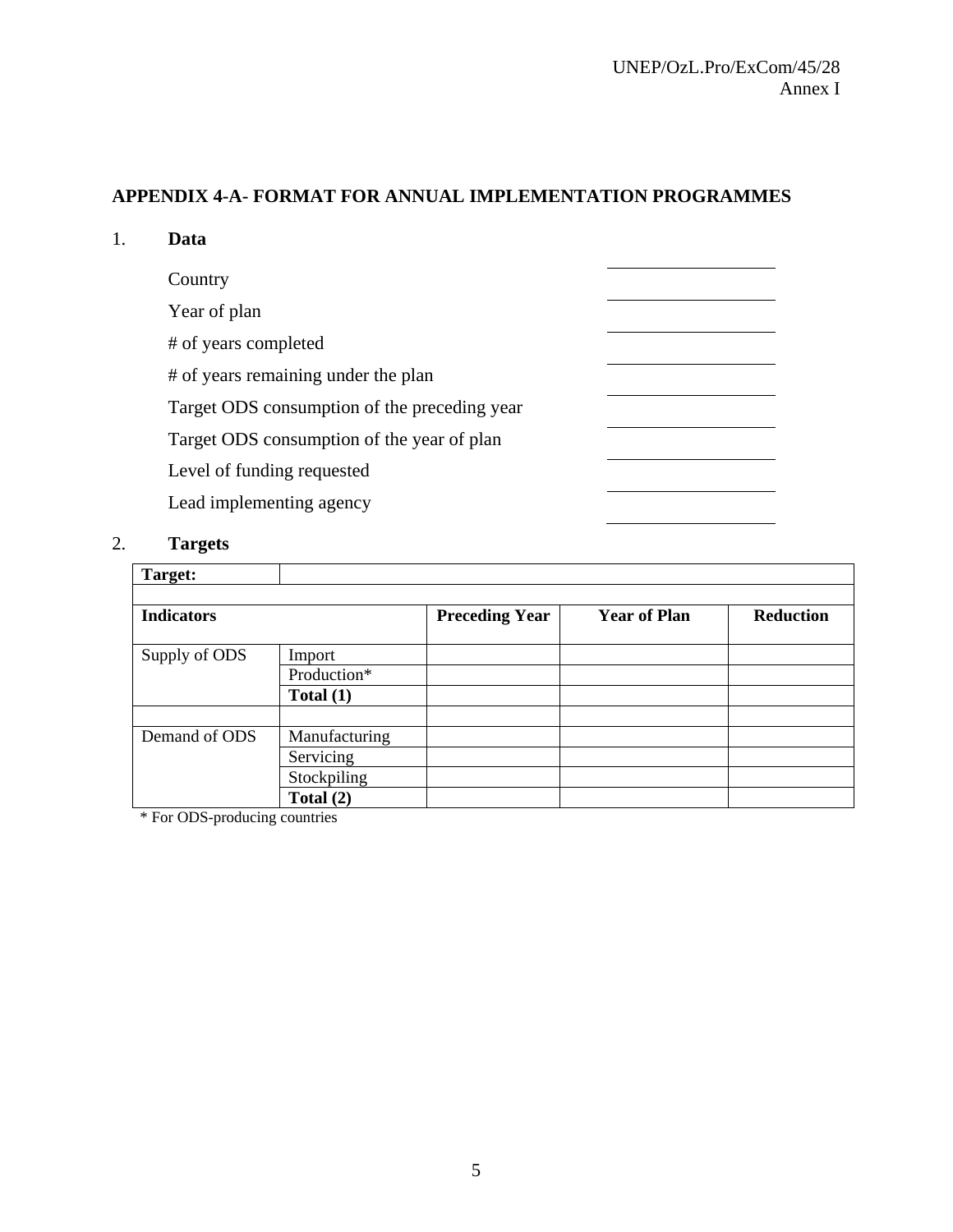## 3. **Industry Action**

| <b>Sector</b> | Consumption<br><b>Preceding</b><br>Year<br>(1) | <b>Consumption</b><br><b>Year of Plan</b><br>(2) | <b>Reduction</b><br>within<br>Year of<br><b>Plan</b><br>$(1)-(2)$ | <b>Number of</b><br><b>Projects</b><br><b>Completed</b> | Number of<br><b>Servicing</b><br><b>Related</b><br><b>Activities</b> | <b>ODS</b><br><b>Phase-</b><br>Out (in<br><b>ODP</b><br>tonnes) |
|---------------|------------------------------------------------|--------------------------------------------------|-------------------------------------------------------------------|---------------------------------------------------------|----------------------------------------------------------------------|-----------------------------------------------------------------|
|               |                                                |                                                  | <b>Manufacturing</b>                                              |                                                         |                                                                      |                                                                 |
| Aerosol       |                                                |                                                  |                                                                   |                                                         |                                                                      |                                                                 |
| Foam          |                                                |                                                  |                                                                   |                                                         |                                                                      |                                                                 |
| Refrigeration |                                                |                                                  |                                                                   |                                                         |                                                                      |                                                                 |
| Solvents      |                                                |                                                  |                                                                   |                                                         |                                                                      |                                                                 |
| Other         |                                                |                                                  |                                                                   |                                                         |                                                                      |                                                                 |
| <b>Total</b>  |                                                |                                                  |                                                                   |                                                         |                                                                      |                                                                 |
|               |                                                |                                                  |                                                                   |                                                         |                                                                      |                                                                 |
|               |                                                |                                                  | <b>Servicing</b>                                                  |                                                         |                                                                      |                                                                 |
| Refrigeration |                                                |                                                  |                                                                   |                                                         |                                                                      |                                                                 |
| <b>Total</b>  |                                                |                                                  |                                                                   |                                                         |                                                                      |                                                                 |
| <b>GRAND</b>  |                                                |                                                  |                                                                   |                                                         |                                                                      |                                                                 |
| <b>TOTAL</b>  |                                                |                                                  |                                                                   |                                                         |                                                                      |                                                                 |

## 4. **Technical Assistance**

| Proposed Activity: |  |
|--------------------|--|
| Objective:         |  |
| Target Group:      |  |
| Impact:            |  |

## 5. **Government Action**

| <b>Policy/Activity Planned</b>                        | <b>Schedule of Implementation</b> |
|-------------------------------------------------------|-----------------------------------|
| Type of Policy Control on ODS Import: servicing, etc. |                                   |
| <b>Public Awareness</b>                               |                                   |
| Others                                                |                                   |

## 6. **Annual Budget**

| <b>Activity</b> | <b>Planned Expenditures (US \$)</b> |
|-----------------|-------------------------------------|
|                 |                                     |
|                 |                                     |
| <b>TOTAL</b>    |                                     |

## 7. **Administrative Fees**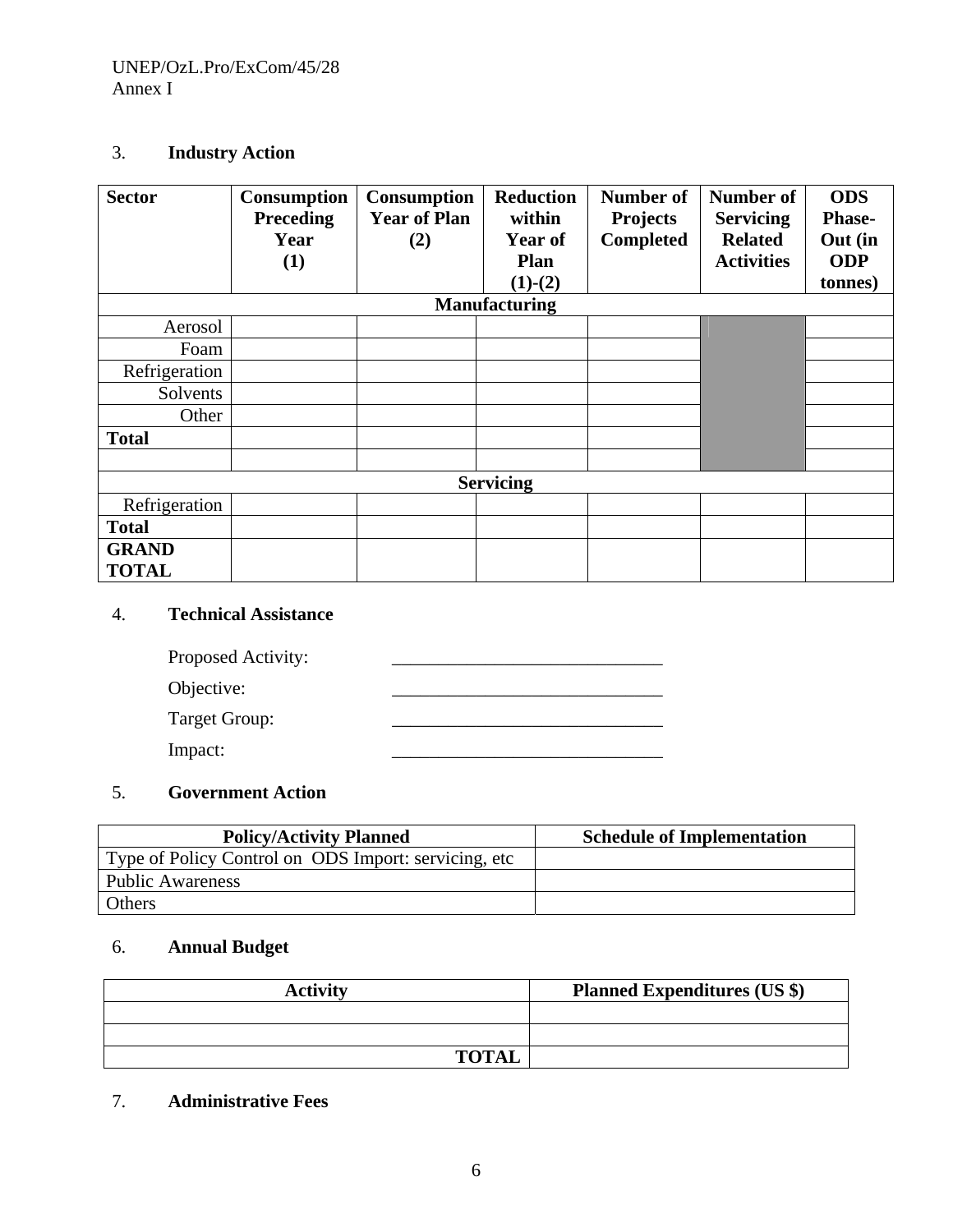## **APPENDIX 5-A MONITORING INSTITUTIONS AND ROLES**

1. All of the monitoring activities will be coordinated and managed through the project "Technical Assistance for Implementation and monitoring", which is included within the Terminal phase-out plan (TPP). The actual monitoring activities will be delegated to COGO of the Ministry of Environment, and these activities will be developed by a personnel hired for this purpose.

2. The monitoring programme will be based on three elements: 1) well designed forms for data collection, evaluation and reporting, 2) programme of regular monitoring visits, and 3) appropriate cross-checking of information from different sources.

## Verification and reporting

3. The outcome of the different elements of the TPP and of the monitoring activities will be verified independently by an external organization. The Government and the independent organization will jointly design the verification procedures as part of the design phase of the monitoring programme.

## Institution for conducting the verification

4. The Government of Dominican Republic wishes to designate UNDP to organize the independent verification of the TPP targets and results of the monitoring activities.

## Frequency of verification and reporting

5. The monitoring reports will be produced and verified each year, previous to the first meeting of the Executive Committee. These reports will produce the input for the annual implementation reports required by the Executive Committee.

## **APPENDIX 6-A ROLE OF THE LEAD IMPLEMENTING AGENCY**

1. The Lead IA will be responsible for a range of activities specified in the project document as follows:

- (a) Ensuring performance and financial verification in accordance with this Agreement and with its specific internal procedures and requirements as set out in the Country's phase-out plan;
- (b) Providing verification to the Executive Committee that the Targets have been met and associated annual activities have been completed as indicated in the annual implementation programme;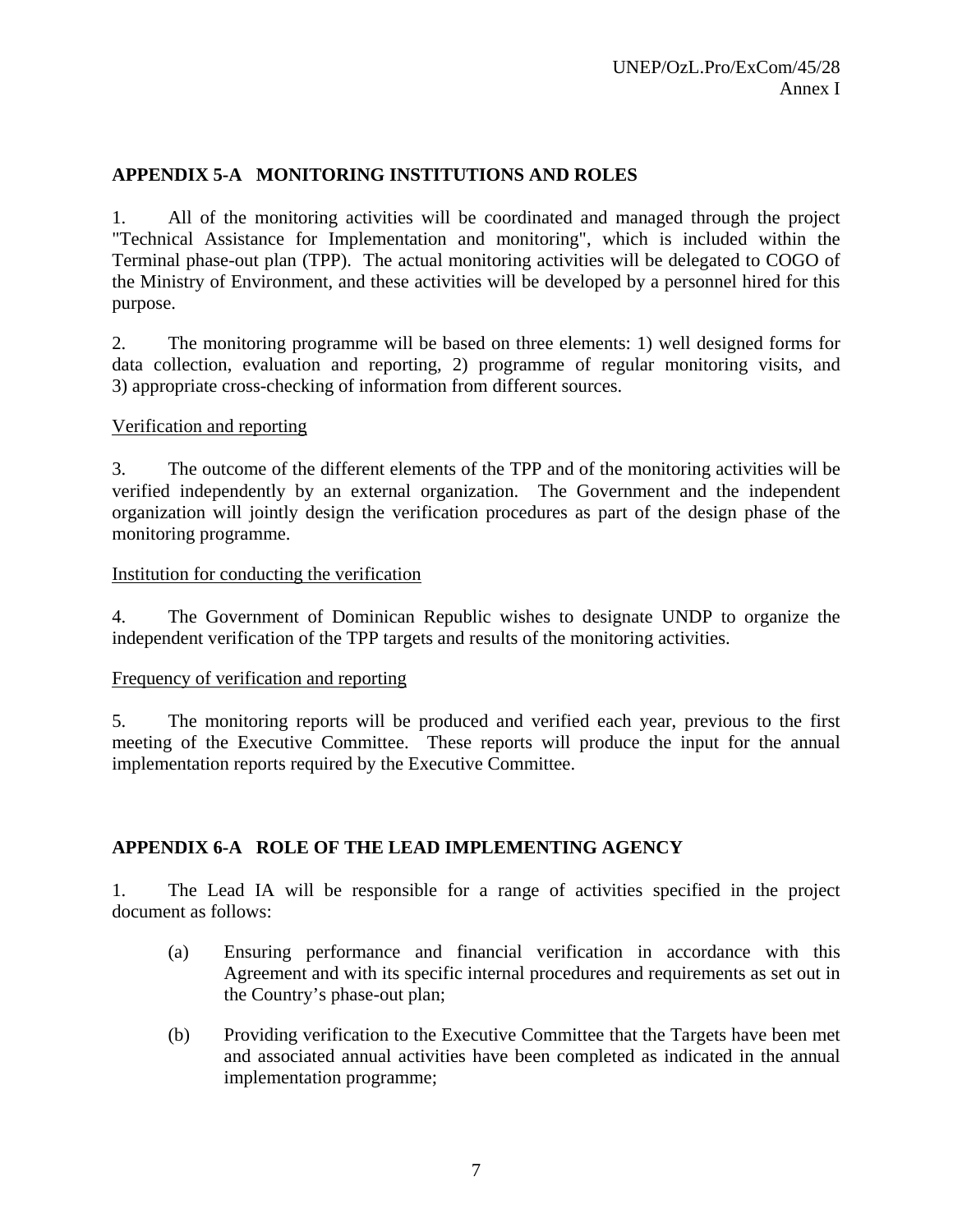- (c) Assisting the Country in preparation of the Annual Implementation Programme;
- (d) Ensuring that achievements in previous Annual Implementation Programmes are reflected in future Annual Implementation Programmes;
- (e) Reporting on the implementation of the Annual Implementation Programme of the preceding year and preparing an Annual Implementation Programme for the year for submission to the Executive Committee;
- (f) Ensuring that technical reviews undertaken by the Lead IA are carried out by appropriate technical experts;
- (g) Carrying out required supervision missions;
- (h) Ensuring the presence of an operating mechanism to allow effective, transparent implementation of the Annual Implementation Programme and accurate data reporting;
- (i) Verification for the Executive Committee that consumption of the Substances has been eliminated in accordance with the Target;
- (j) Ensuring that disbursements are made to the Country in a timely and effective manner; and
- (k) Providing assistance with policy, management and technical support when required.

## **APPENDIX 7-A REDUCTIONS IN FUNDING FOR FAILURE TO COMPLY**

1. In accordance with paragraph 10 of the Agreement, the amount of funding provided may be reduced by US \$10,000 per ODP tonne of reductions in consumption not achieved in the year.

- - - -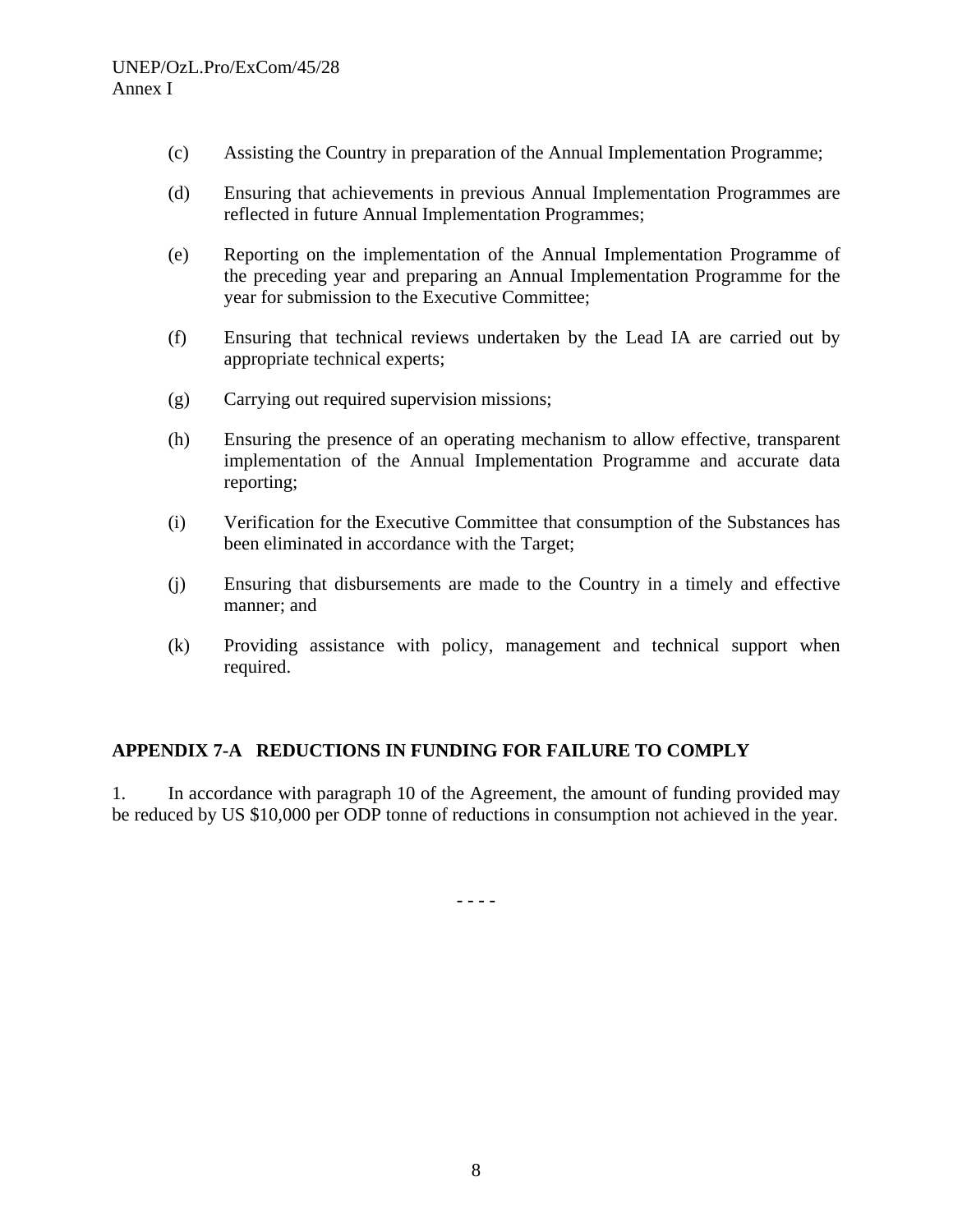45<sup>th</sup> Meeting of the Executive Committee of the Multilateral Fund for the Implementation of the Montreal Protocol

# **ANNEX 1 - FIRST ANNUAL IMPLEMENTATION PROGRAMME**  $(2005)$

 $1.$ Data:

| Country:                                      | Dominican Republic                                   |
|-----------------------------------------------|------------------------------------------------------|
| Years of plan:                                | 2005                                                 |
| # Of years completed:                         | None                                                 |
| # Of years remaining under the plan:          | 6                                                    |
| Target CFC consumption of the preceding year: | NA (First Tranche)                                   |
| Target CFC consumption of the year of plan:   | 41.30 reduction for 2004<br>17.90 reduction for 2005 |
| Level of funding requested:                   | <b>US\$ 500,000</b>                                  |
| Lead implementing agency:                     | <b>UNDP</b>                                          |
| Co-operating agency(ies):                     | NA                                                   |

2. CFC Targets (Annex A Group I Substances)

| <b>Year 2005</b><br>Target: |               |                |                    |                |
|-----------------------------|---------------|----------------|--------------------|----------------|
|                             |               |                |                    |                |
| Indicators                  |               | Preceding Year | Consumption        | Reduction      |
|                             |               |                | expected 1 January | during tranche |
|                             |               |                | 2006               | period         |
| Supply of ODS               | Import        | 311.20         | 252.00             | 59.20          |
|                             | Production*   | 0.00           | 0.00               | 0.00           |
|                             | Total $(1)$   | 311.20         | 252.00             | 59.20          |
|                             |               |                |                    |                |
| Demand of ODS               | Manufacturing | 0.00           | 0.00               | 0.00           |
|                             | 4)            |                |                    |                |
|                             | Servicing (5) | 311.20         | 252.00             | 59.20          |
|                             | Stockpiling   | 0.00           | 0.00               | 0.00           |
|                             | Total $(2)$   | 311.20         | 252.00             | 59.20          |

For ODS-producing countries  $\ast$ 

 $\emph{-} \emph{Page 41}$  -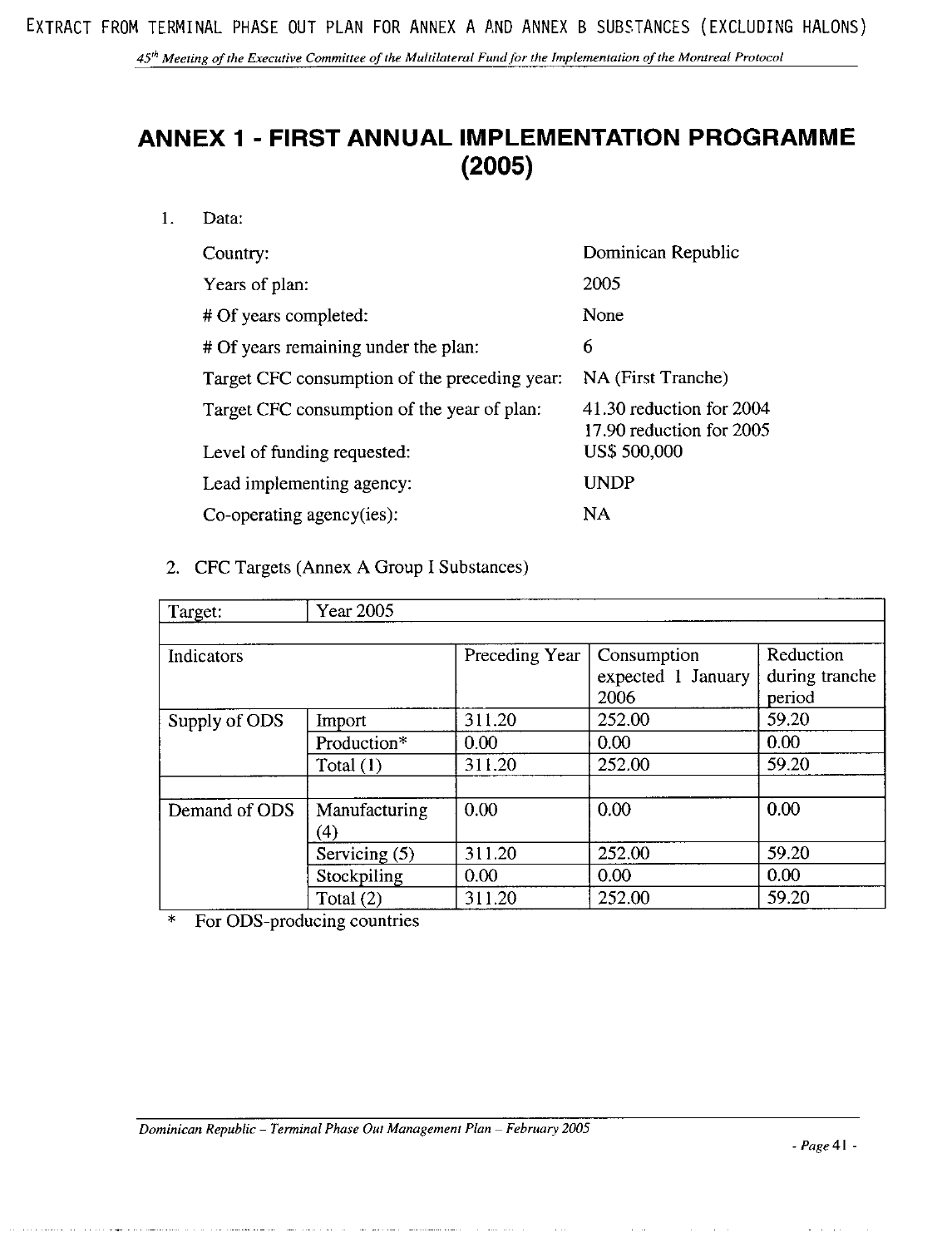## 3. Industry Action

| Sector                       | <b>CFC</b><br>Consumption<br>Preceding<br>Year<br>(1) | <b>CFC</b><br>Consumption<br>Year of Plan<br>(2)<br>$1st$ Jan. 2006 | Reduction<br>within<br>Two-Year<br>period<br>of<br>the Plan | Number<br>of<br>Projects<br>Completed | Number of<br>Servicing<br>Related<br>Activities | <b>ODS</b><br>Phase-<br>Out<br>(in<br><b>ODP</b><br>tonnes |
|------------------------------|-------------------------------------------------------|---------------------------------------------------------------------|-------------------------------------------------------------|---------------------------------------|-------------------------------------------------|------------------------------------------------------------|
|                              | 2005                                                  |                                                                     | $(1)-(2)$                                                   |                                       |                                                 |                                                            |
| Manufacturing                |                                                       |                                                                     |                                                             |                                       |                                                 |                                                            |
| Aerosol                      | 0.0                                                   | 0.0                                                                 | 0.0                                                         | $\Omega$                              |                                                 | 0.0                                                        |
| Foam                         | 0.0                                                   | 0.0                                                                 | 0.0                                                         | $\overline{0}$                        |                                                 | 0.0                                                        |
| Refrigeration                | 0.0                                                   | 0.0                                                                 | 0.0                                                         | $\overline{0}$                        |                                                 | 0.0                                                        |
| Solvents                     | 0.0                                                   | 0.0                                                                 | 0.0                                                         | $\overline{0}$                        |                                                 | 0.0                                                        |
| Other                        | 0.0                                                   | 0.0                                                                 | 0.0                                                         | $\overline{0}$                        |                                                 | 0.0                                                        |
| Total                        | 0.0                                                   | 0.0                                                                 | 0.0                                                         | $\overline{0}$                        |                                                 | 0.0                                                        |
|                              |                                                       |                                                                     |                                                             |                                       |                                                 |                                                            |
| Servicing                    |                                                       |                                                                     |                                                             |                                       |                                                 |                                                            |
| Refrigeration                | 311.20                                                | 252.00                                                              | 59.20                                                       | $\mathbf{0}$                          | $\overline{4}$                                  | 59.20                                                      |
| Solvents                     | 0.00                                                  | 0.00                                                                | 0.0                                                         | $\overline{0}$                        | $\mathbf{1}$                                    | 0.0 <sub>1</sub>                                           |
| Total                        | 311.20                                                | 252.00                                                              | 59.20                                                       | $\boldsymbol{0}$                      | 5                                               | 59.20                                                      |
| <b>GRAND</b><br><b>TOTAL</b> | 311.20                                                | 252.00                                                              | 59.20                                                       | $\overline{0}$                        | $\overline{5}$                                  | 59.20                                                      |

## 4. Technical Assistance

## Immediate phase out actions 2005:

The phase-out strategy for Dominican Republic will rely primarily on appropriate, commercially available, substitute technology for the various refrigeration and air conditioning sub-sectors that have been continuing to use CFCs. While all the activities programmed for the plan are expected to start in 2005, only some particular actions will have an immediate impact ensuring that the level of imports in 2005 will not be beyond 269.9 ODP tonnes, and preparing the ground for achieving a level of imports of 252 ODP tonnes by  $1<sup>st</sup>$  January 2006. These immediate phase out actions are presented in bullet points as follows.

Partnering with the Custom Department to comply with the quota: Ensuring compliance with the 2005 quota by improving the control and recording of imports at the entry points. Custom training will continue to ensure custom officers in the pre-selected entry points are prepared to work according to the licensing-quota system established. On the other hand, monthly review of the registered imports is going to be done by the NOU to ensure that classification of substances is correct, that imports are coming exclusively

Dominican Republic - Terminal Phase Out Management Plan - February 2005

 $Page 42 -$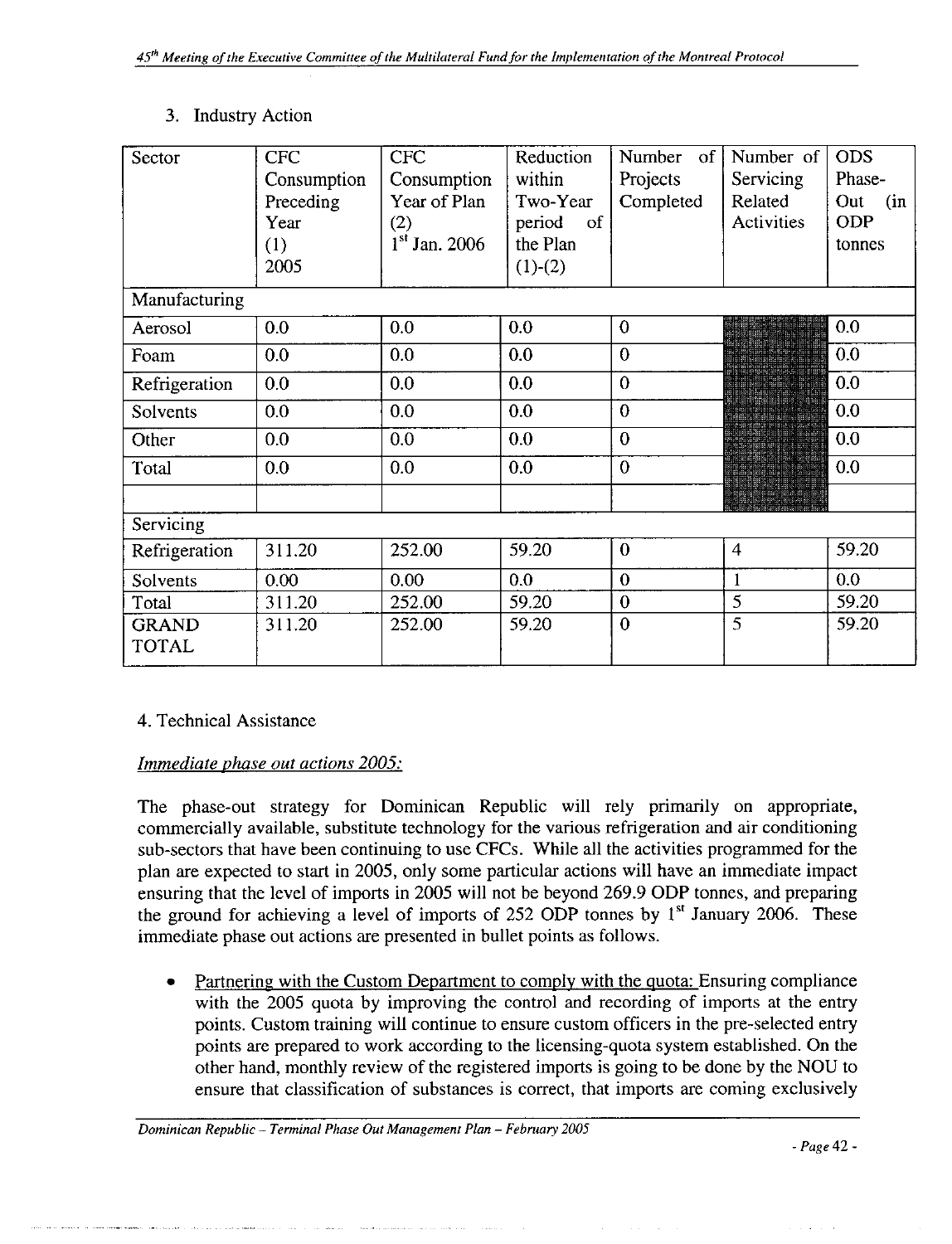from the licensed importers and that quotas are being respected. The monthly review will allow taking corrective measures on time when they are required, avoiding falling in non-compliance (this action is a component of the activity  $4.2.3$  Domestic Refrigeration Programme, presented in the strategy – Chapter 4).

- Partnering with importers and distributors to make substitutes available in the market: Meetings with the importers and distributors will be maintained on a regular basis in order to achieve commitments in the substitution of imports of CFC by blends and drop-in alternatives. In addition, importers and distributors will receive periodic training sessions, including sections addressed by manufactures of the blends and new equipments (at least three during the year) on alternatives available in the market for the different applications in refrigeration and air conditioning. These measures will also help comply with the established quota for 2005 (this action is a component of the activity 4.2.3 Licensing Programme for 2000 Technicians, presented in the strategy -Chapter 4).
- Ensuring use of substitute blends and drop in alternatives by technicians: Once the alternatives are available in the market, promoting its use will be done through the training programmed to technicians, especially for the domestic refrigeration servicing sub sector. This measure will extend in a cost effective fashion the life of older domestic refrigerators while rapidly eliminating use of CFCs in this sector. In addition to the training, awareness and technical material will be distributed in the stores where the technicians purchase the gas (partnership with importers and distributors mentioned above will help ensure this). But the most important action to ensure the use of the alternatives will be the financial support to technicians in the domestic and commercial subsectors to facilitate the use of blends and alternative refrigerants (this action corresponds to the incentive to purchase cylinders of alternative gases and is a component of the activities 4.2.3 Domestic Refrigeration Programme, and  $4.2.4$ Commercial Refrigeration Programme, presented in the strategy - Chapter 4).

Impact: The three actions described above, will start as soon as the project is approved and will have as impact the 59.20 ODP tonnes, in order to achieve a consumption level of 252 ODP tonnes for  $1<sup>st</sup>$  January 2006.

## Long term sustainability actions (first year):

and had to responsive constructions and

The activities described above will lead to accelerated reduction of CFC imports in the short term, but by themselves will not ensure a sustainable Total Phase-Out. They require of complementary activities that, while they do not have immediate phase out impact, they are the ones that are going to ensure the sustainability of the project as they will reduce future dependence on CFCs. These activities are the tools and licensing of technicians, the recoveryrecycling and retrofit in the MAC and commercial refrigeration sectors, and the establishing of a monitoring unit to asses the transition and apply lessons learned or variations when required.

Detailed 2005 workplan for the strategy including short term and long term actions:

Dominican Republic - Terminal Phase Out Management Plan - February 2005

a complete de la marca de la completa de la completa de la completa de la completa de la completa de la completa de la completa de la completa de la completa de la completa de la completa de la completa de la completa de l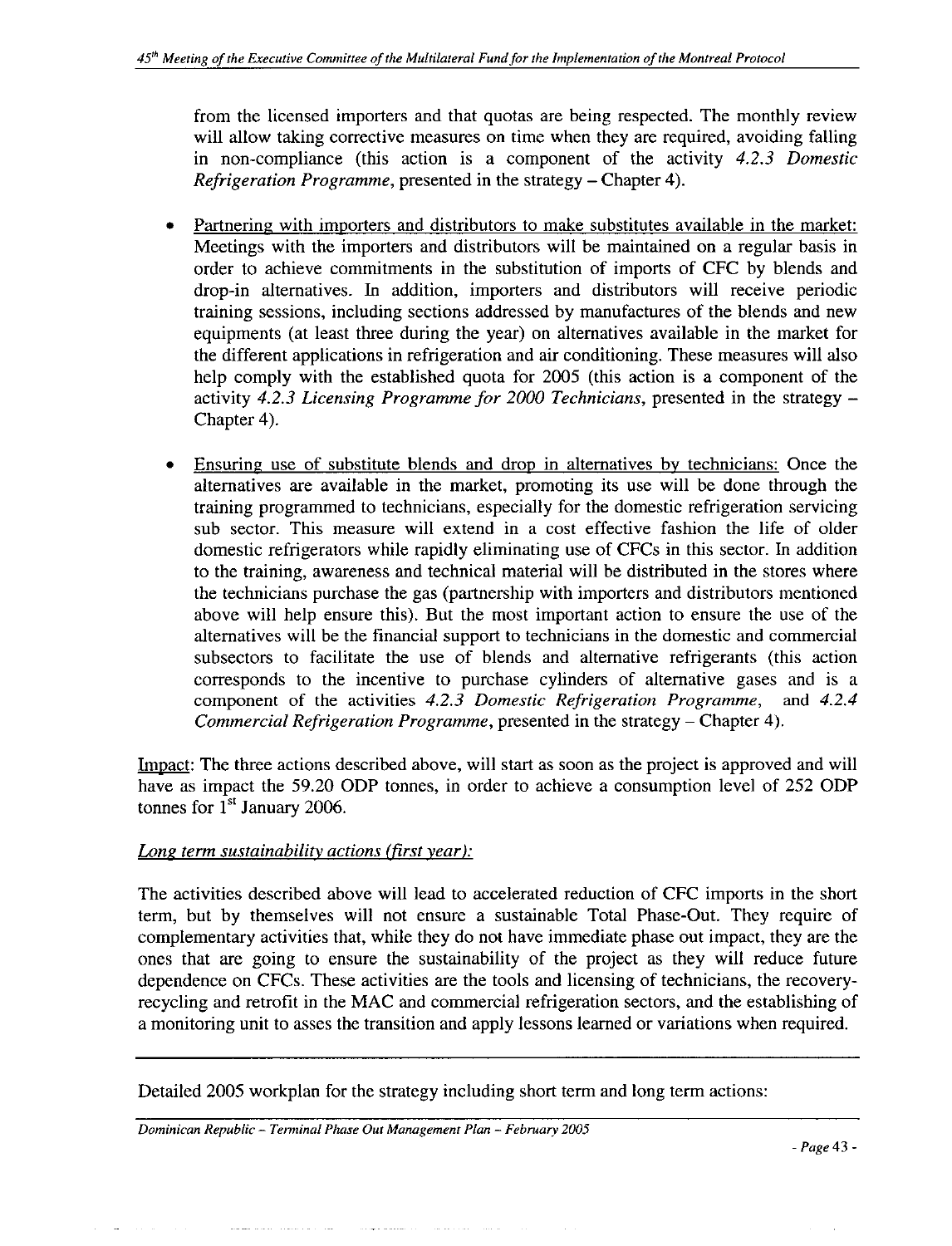The Chapter 4 of the TPOP presents a strategy composed of 6 main activities (Licensing of technicians, MAC project, domestic refrigeration project, commercial refrigeration project, technical assistance on solvents and Monitoring). A description of the expected first year achievements for these 6 main activities is presented now. This description includes short term actions and term sustainability actions:

#### 4.1 **Proposed Activity:** Licensing of 2000 technicians

Objective: Supplemental qualification training of technicians, which will result in their certification. It will allow not only recognition of their capability, but also control the sub sectors in which they are permitted to operate, and will allow them to secure supplies of controlled substances and their substitutes for any subsector in which they are allowed to operate.

## Target Group: 2000 technicians

### Activities for 2005:

- Undertake necessary modifications to the importing regulations to start imports of substitutes, (one of the measures contemplated is to reduce to not more than five entry points authorized for CFCs imports in whole Country).
- Periodic meetings with importers and distributors to achieve commitments on the imports of alternatives.
- Training to importers and distributors on alternatives by application completed.
- Establishing a system to enforce licensing-quota system.
- Establishing the certification (or license system) for the technicians.
- Organization of meeting between alternatives manufacturers, new equipment manufacturers, importers/distributors of ODS and NOU

The impact expected is the compliance with the 2005 quota. Impact:

#### $4.2$ **Mobile Air Conditioning Programme**

To provide equipment, support and training to the MAC and refrigeration Objective: servicing sector and ensure sustainable use of Recovery and recycling equipment

60 MAC service workshops and independent technicians working in Target Group: MAC service.

Activities: During this tranche the following activities will be achieved:

- Designing the revolving system to collect and re-use contributions.
- Selection of the total group of beneficiaries and selection of the first group of 20 to distribute first sent of equipment.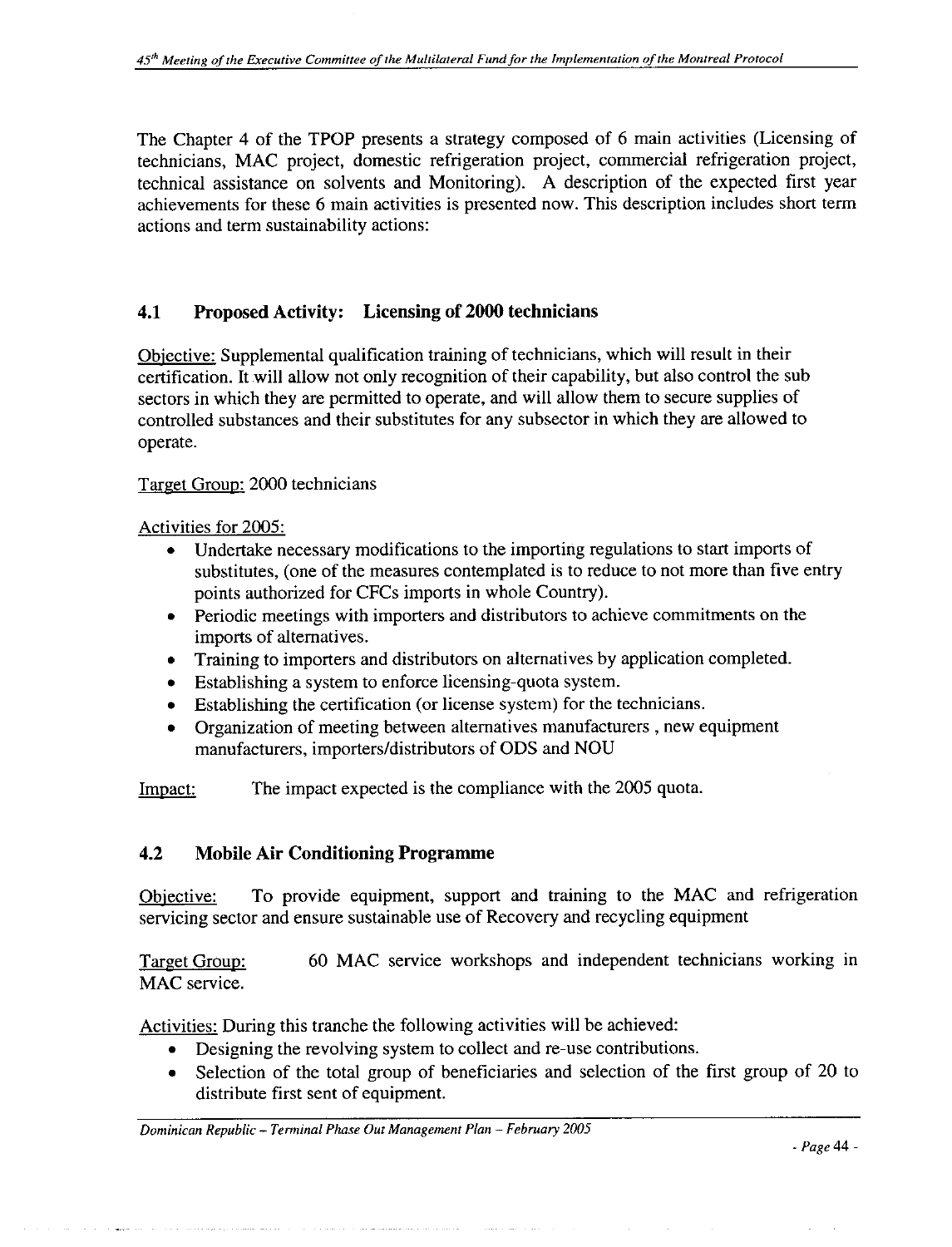- Procurement, distribution and monitoring of the MAC equipment for these 20 enterprises.
- Training In Santo Domingo on MAC.
- Training in Santiago on MAC

Impact: The impact expected for the actions accomplished in the period are 0 in 2005 and in 2006 it will depend of the results of the first group of equipment distributed.

#### $4.3$ Proposed Activity: Domestic Refrigeration Programme and Complementary training to Custom Officers

To provide support and training to domestic refrigeration service technicians in Objective: order to enhance their capability to provide maintenance and to reduce imports of CFC by encouraging the use of alternative refrigerants.

Target Group: Technicians and workshops that provide service in the domestic refrigeration sub sector.

Activities in 2005:

- Establish incentive system for service technicians to use alternative refrigerants in place.
- Awareness material on alternatives produced and distributed to refrigerant stores.  $\bullet$
- Continuation of training to custom officers.
- Additional 10 ODS identifiers distributed and custom training provided to additional 50  $\bullet$ custom officers.

Impact: The impact expected is the compliance with the 2005 quota.

#### 4.4 Proposed Activity: Commercial Refrigeration Programme

To provide equipment, support and training to 50 refrigeration service Objective: companies providing maintenance in this sub sector and ensure the proper use of recovery and recycling equipment in the sector.

Target Group: Approximately 60 service workshops will be benefited from this programme.

Activities in 2005:

- Establish incentive system for service technicians to use alternative refrigerants in place.
- First group of servicing technicians trained on conversion of equipment.
- Beneficiaries for this activity selected.

and the state of the state of the

• Bidding and order of equipment done for a first group of 20 workshops.

and a state of the state.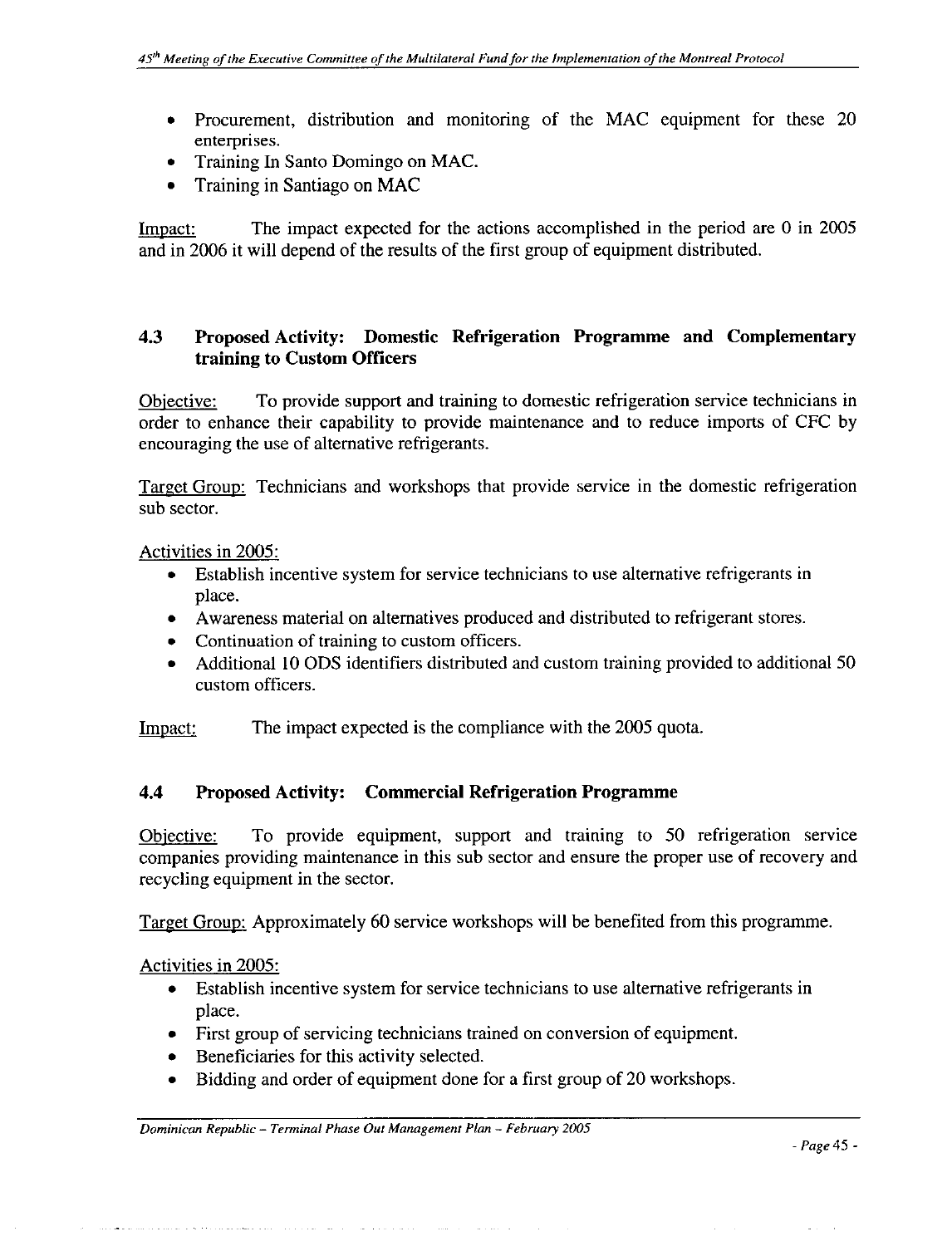Impact for 2005 is the compliance with the quota. Impact for 2006 will depend Impact: on the results of the equipment distributed.

#### $4.5$ **Proposed Activity: Technical Assistance in Solvents**

Objective: Prevent the importing and use of ODS solvents and improve industry awareness of need to avoid inadvertent re-use of ODS solvents.

Target Group: Potential users of ODS as solvents, and companies that used ODS as solvents in the past.

Activities in 2005:

- Establish first contact with already identified ex-users and potential users of ODS as solvents in order to understand their situation with regards to applications, inventories of ODS, risks of re-start import and future needs of alternatives.
- Continue information gathering n order to find possible non-previously identified users of ODS as solvents or importers.

Impact: Based on the activities started in 2005, it will be possible to acquire a more reliable understanding of the situation of use of ODS as solvents in the country. Depending on this situation, activities to address identified needs will be implemented during the next years of the plan.

#### 4.6 **Proposed Activity: Monitoring Unit**

Formation of a trained and competent staff within the NOU that is fully capable Objective: of providing the technical support needed for implementation, as well as organizing and following the schedule of activities, auditing for compliance, and changing priorities when needed in order to achieve committed ODS reductions on schedule and within budget.

Target Group: Refrigeration servicing sector.

## Activities in 2005:

- International and national experts recruited.
- Detailed programming set up.
- Monitoring methodology defined and on place.
- Revolving system for the MAC project established.
- Incentives system for the domestic and commercial sectors established.
- Preparation of the annual report.

Impact: Compliance with the 2005 CFC import quota.

5. Government Actions